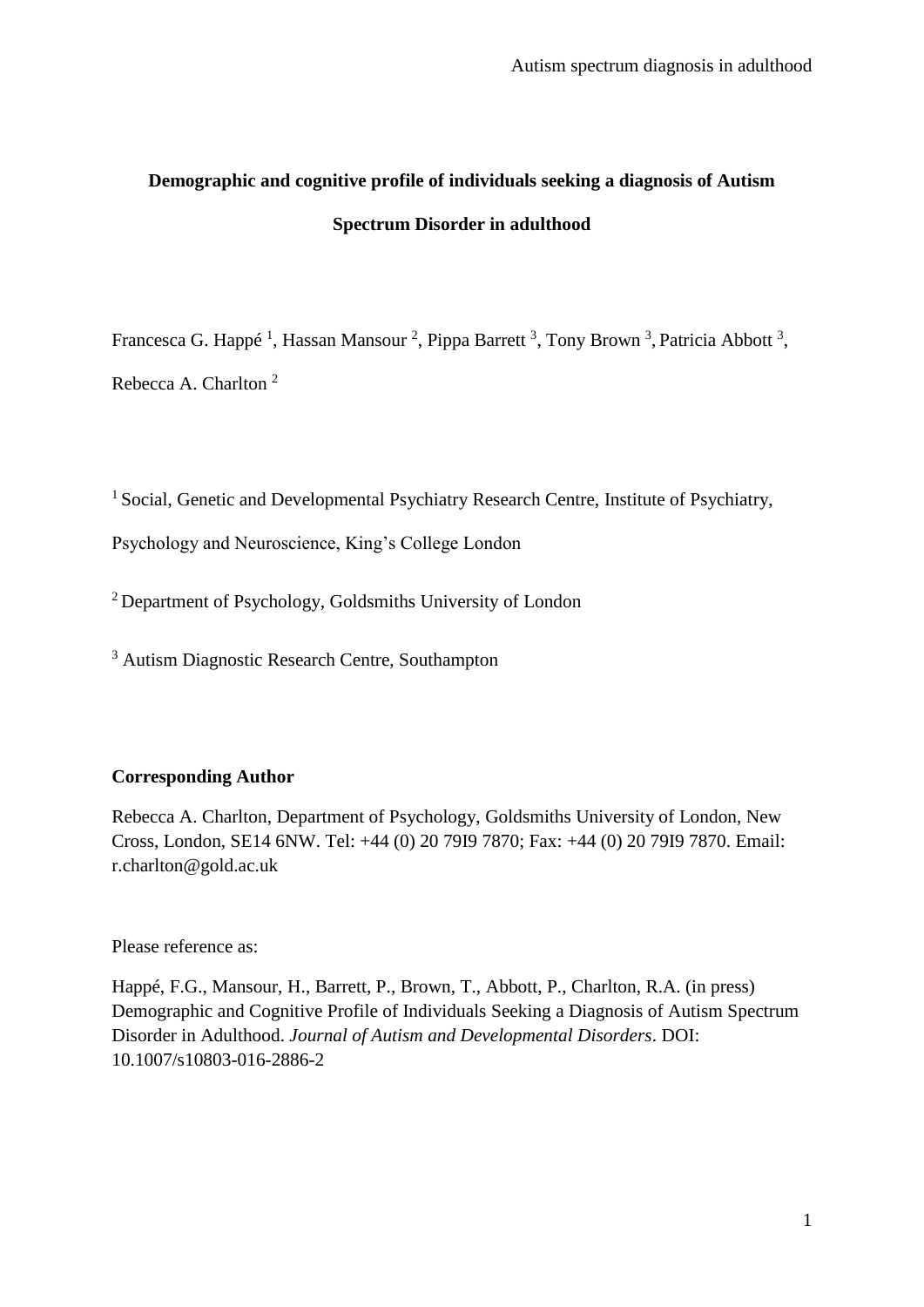### **Abstract**

Little is known about ageing with autism spectrum disorder (ASD). We examined the characteristics of adults referred to a specialist diagnostic centre for assessment of possible ASD, 100 of whom received an ASD diagnosis and 46 did not. Few demographic differences were noted between the groups. Comorbid psychiatric disorders were high in individuals with ASD (58%) and non-ASD (59%). Individuals who received an ASD diagnosis had higher self-rated severity of ASD traits than non-ASD individuals. Within the ASD group, older age was associated with higher ratings of ASD traits and better cognitive performance. One interpretation is that general cognitive ability and the development of coping strategies across the lifespan, do not necessarily reduce ASD traits but may mitigate their effects.

**Keywords:** Adulthood; ageing; autism spectrum disorders; autism traits; diagnosis; psychiatric comorbidity.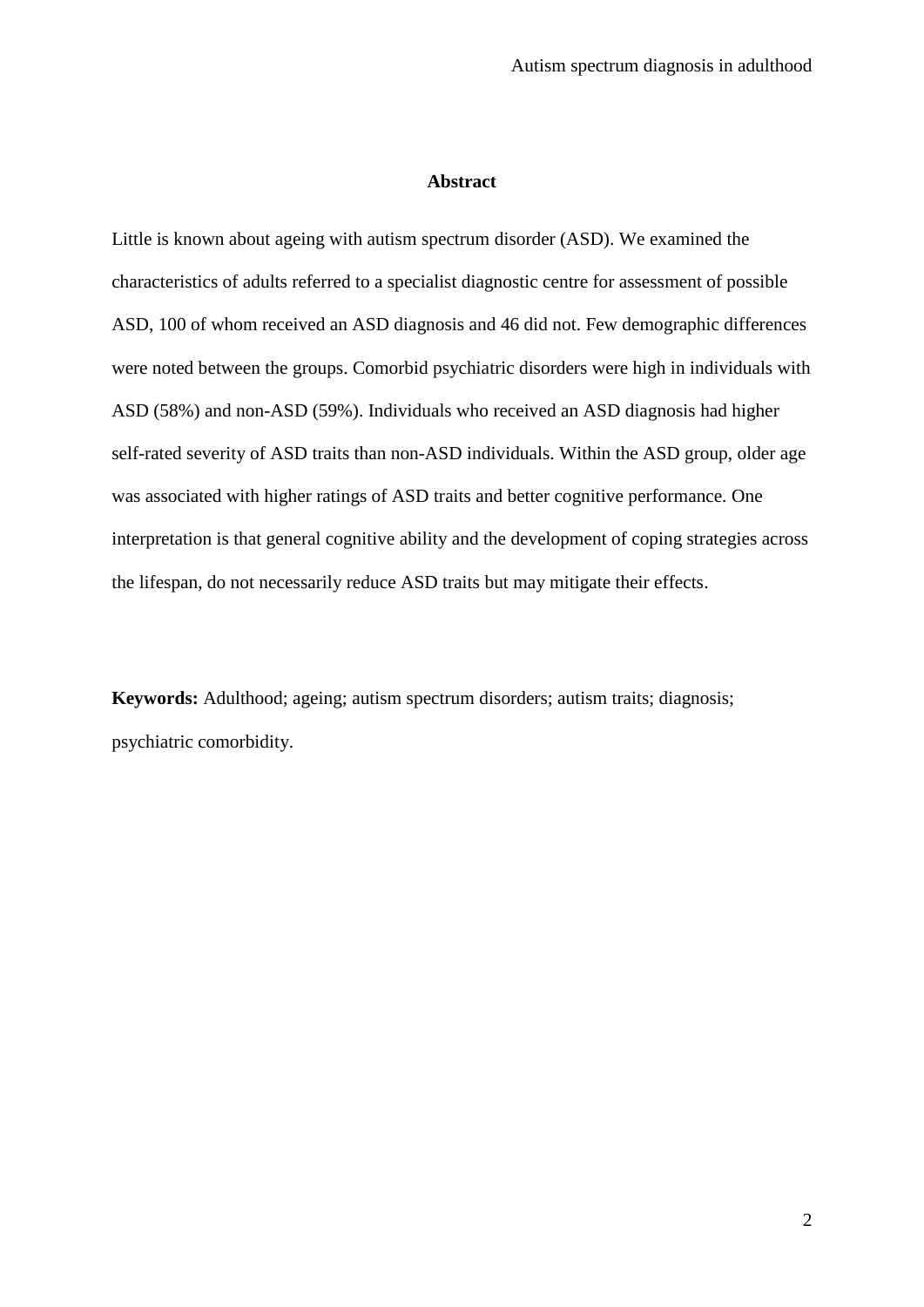Most research on Autism Spectrum Disorder (ASD) has focused on children and young people, but the majority of people with ASD are adults and there is increasing awareness of the needs of adults and the lack of research on ageing in ASD (Happe and Charlton, 2012; Mukaetova-Ladinska *et al.* 2012; Stuart-Hamilton *et al.* 2009). On current estimates of a 1% prevalence for ASD (Baird *et al.* 2006), the number of adults with ASD aged over 65 will be 155,000 by 2035 in the UK alone (Redden, 2013). Few longitudinal studies exist (Howlin *et al.* 2014), but changes to the diagnostic criteria make it hard to compare adults previously diagnosed in childhood (e.g., by DSM-III criteria) with those receiving diagnosis under the current, generally broader, criteria. In addition, cross-sectional studies have some advantages in terms of both feasibility and representativeness (e.g., freedom from selective attrition).

The increase in both the number of older adults and older adults with ASD, represents a significant change in the population, and will require hither to un-provided services (Dudley and Emery, 2014; Povey *et al.* 2011). It is therefore important to understand the trajectory of well-being, cognitive and social abilities in ASD and the needs of individuals with ASD as they age. Given the fast growing older ASD population, the dearth of research in this area and the slow nature of longitudinal studies, one approach is to use cross-sectional information to examine age-related trajectories in ASD. Although valuable, it is important to note that since the 1940s there have been substantial changes in both diagnostic criteria for and awareness of ASD (Hansen *et al.* 2015; Rutter, 2005). As a result the functional level and independence of individuals receiving an ASD diagnosis has changed dramatically over the past 70 years. Such changes will doubtless effect cross-sectional lifespan studies, therefore it is important to clearly define inclusion and exclusion criteria for participants and exercise caution when drawing conclusions.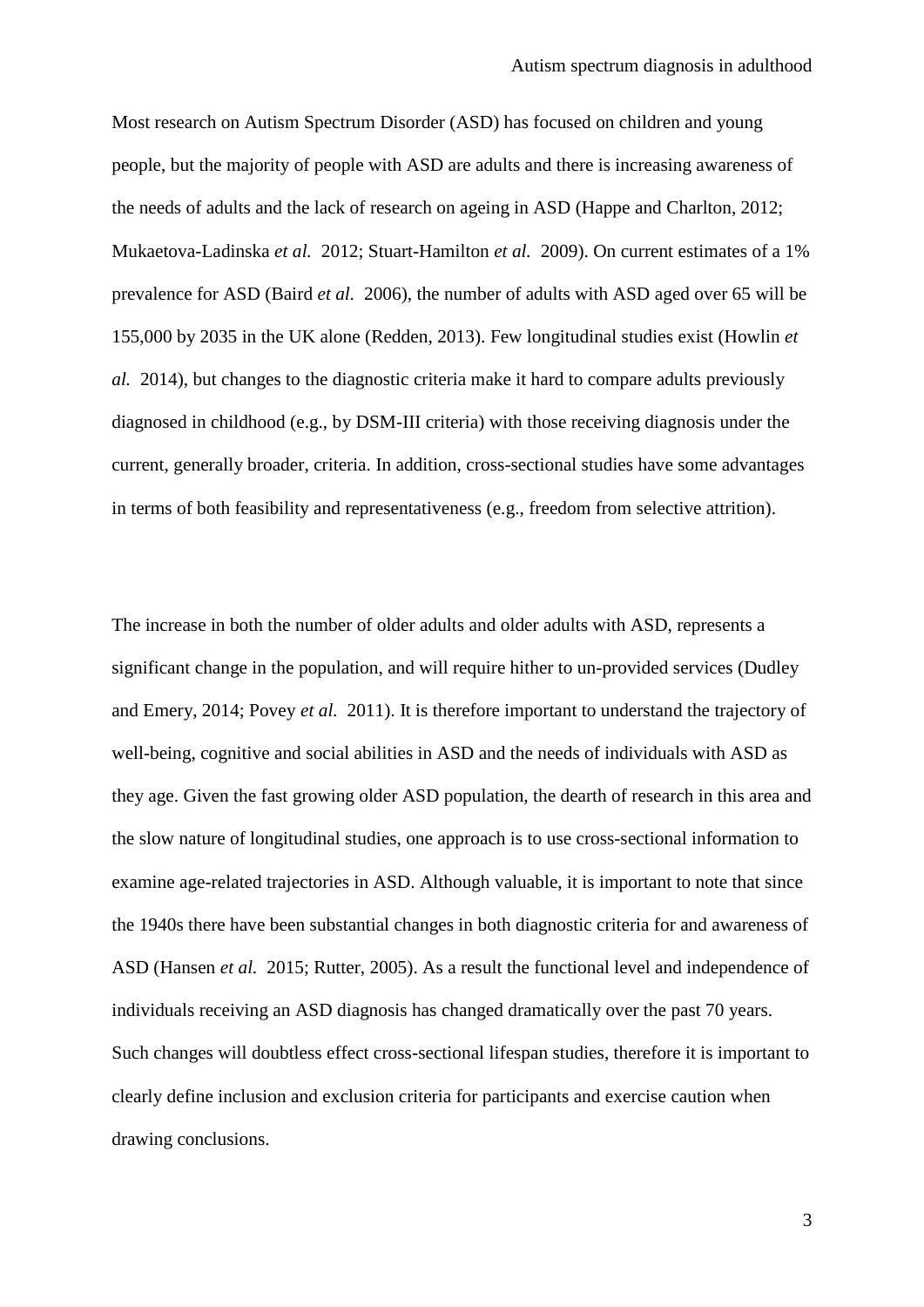A large number of adults are beginning to come forward for first ASD diagnosis in adulthood (Mukaetova-Ladinska *et al.* 2012; Povey *et al.* 2011; Stuart-Hamilton *et al.* 2009). Analysis of the characteristics of these adults provides one source of much-needed information about ASD in older adulthood, albeit with caveats that later-diagnosed samples may be particularly high-functioning or have survived without diagnosis (or with mis-diagnosis) due to particularities of personal qualities or circumstances. Investigating the differentiating characteristics of those individuals who do versus do not receive a diagnosis of ASD, may provide important information on key features for professionals involved in the diagnostic procedure. Information concerning the functional outcomes and comorbidities of individuals who receive an adult diagnosis of ASD will elucidate areas of concern - where ASD may confer an additional risk - which may require monitoring or intervention.

To our knowledge only one study to date has explored the characteristics of individuals seeking a diagnosis of ASD in adulthood. In a retrospective chart review in the Netherlands, of the 125 individuals seeking an ASD diagnosis after age 18 years, 105 (76% male) received a diagnosis of ASD (Geurts and Jansen, 2012). Of those receiving an ASD diagnosis, 34% had evidence of an intellectual disability (compared to 5% in those who did not receive a diagnosis) and 46% had a previous axis 1 diagnosis with high prevalence of mood and anxiety disorders (compared to 75% in those not diagnosed with ASD). Although those receiving a diagnosis of ASD had a high prevalence (53%) of previous contact with mental health services (compared to 20% in non-ASD), and were slightly younger at ASD assessment (ASD mean age=31; non-ASD mean age=35.5), there were few other differences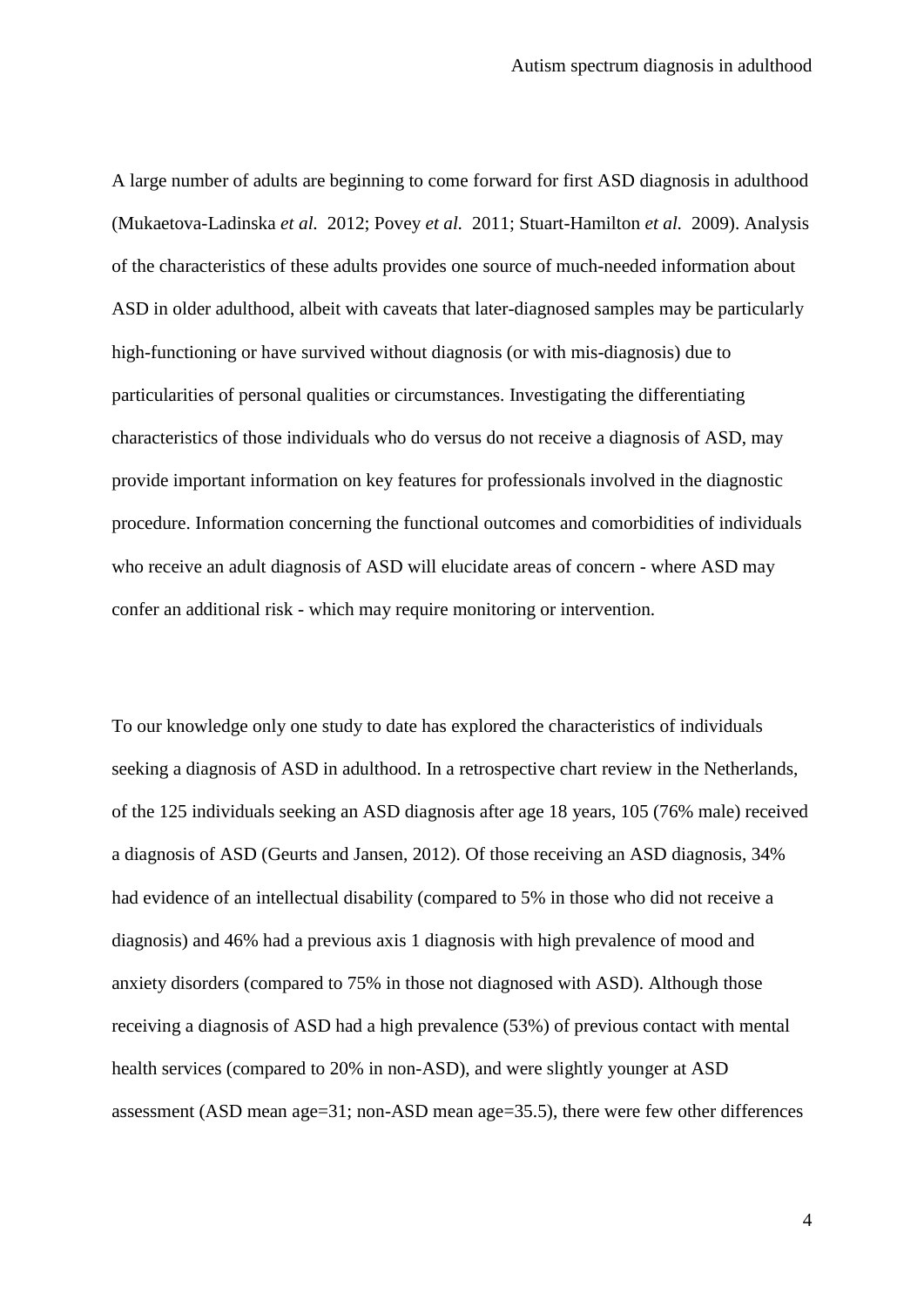between the groups in terms of reason for contact with services or number of previous service contacts.

A high prevalence of comorbid psychiatric disorders including depression and anxiety have previously been reported in ASD (Ghaziuddin *et al.* 2002; Gillberg and and Billstedt, 2000), but it is unclear if this changes with age. In a large study of adults with and without ASD across the lifespan, levels of depression and anxiety were found to be high throughout adulthood in ASD compared to a healthy control group, but were on a par with individuals with other psychiatric diagnoses (Lever and Geurts, 2016). When exploring the effect of age on presence of psychiatric symptoms, reported symptoms reduced with older age for both individuals with ASD and typical adults, but this reduction was pronounced in the ASD group (Lever and Geurts, 2016). Higher levels of depression and anxiety symptoms as well as other comorbidities have been associated with presences of more severe ASD traits across the lifespan (Lever and Geurts, 2016), and among young and middle-aged adults (Garcia-Villamisar *et al.* 2015). Depression is common in typical ageing (Steffens *et al.* 2000), and if comorbid conditions such as depression change with age this may also influence severity of ASD traits. Further studies are required to examine the pattern of these associations.

Studies have suggested that symptoms of ASD change with age and may become less severe over time (Howlin *et al.* 2013), although few studies have yet examined later-life. In a lifespan study of adults with ASD (aged 19-79 years old) severity of ASD traits - measured by self-reported (Autism Quotient, AQ) and clinical observation (Autism Diagnostic Observation Schedule) - did not change with age (Lever and Geurts, 2016). However, higher ASD traits were associated with higher self-reported executive function problems among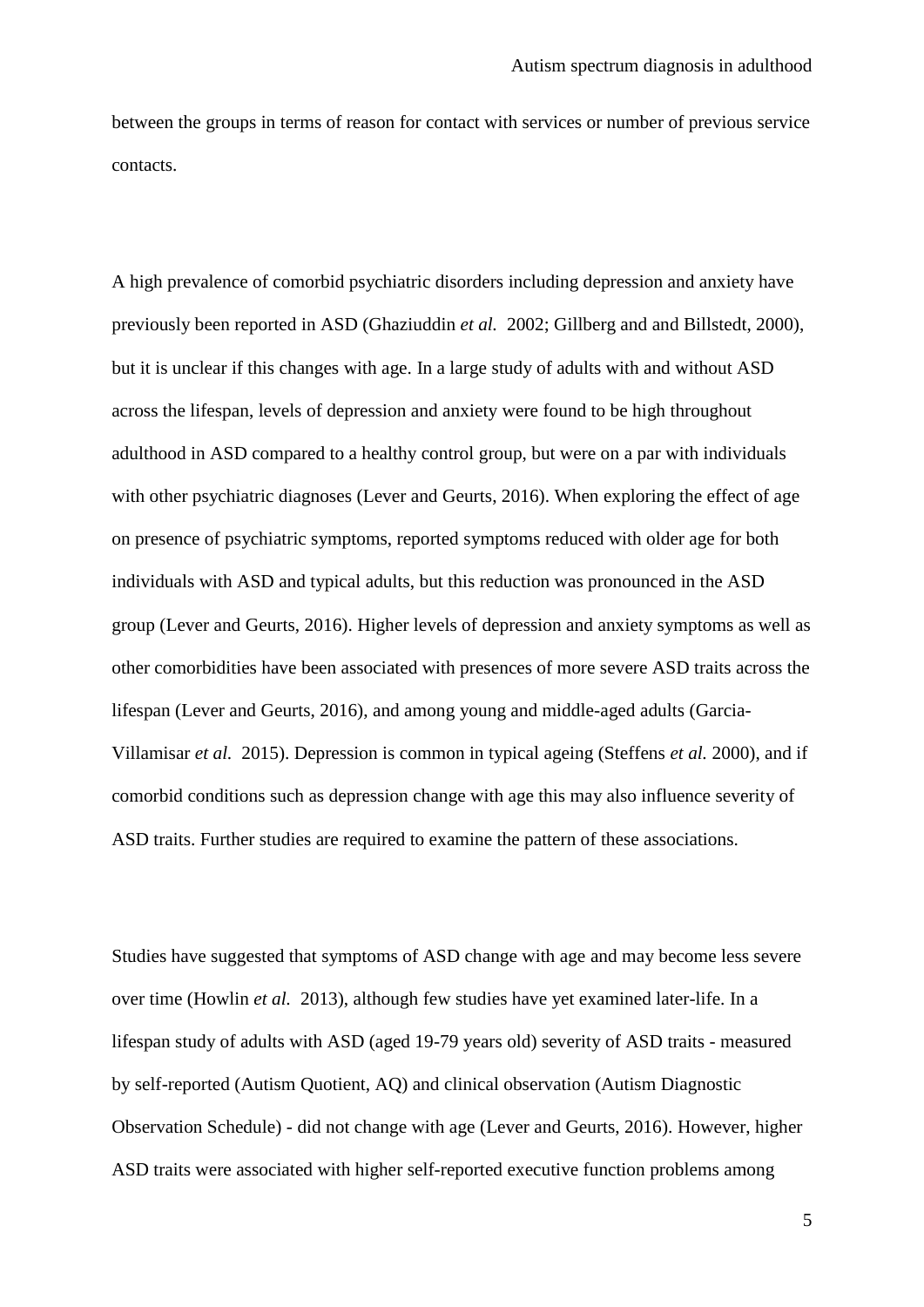young and middle-aged adults (Garcia-Villamisar *et al.* 2015). Studies have yet to establish whether ASD traits and comorbidities show the same pattern of change into later-life.

To date, few studies have examined cognition across the lifespan in ASD. One study of adults without intellectual disability, found poorer performance for ASD compared to typical adults on tests of executive function (generativity) and semantic memory, but age-related changes were not observed (Lever and Geurts, 2015). In contrast visual memory measures (where ASD adults performed better than typical adults), demonstrated an (expected) age-related decline in performance for typical adults, whereas ASD adults' performance showed no association with age (Lever and Geurts, 2015). This may suggest that age-related cognitive changes may not show the same pattern in ASD compared to typical adults.

The present study took a cross-sectional approach to examine the characteristics of a sample of adults referred to a specialist ASD diagnostic service. We examined the characteristics of those who received an ASD diagnosis compared to those who did not, to elucidate differences in demographic information, presence of comorbidities, self-report ASD traits and cognitive function. In order to examine ageing with ASD, we also examined association between age and both ASD traits and cognitive function in those with and without an ASD diagnosis. Finally we examined how the characteristics of individuals being referred to the diagnostic service had changed over time.

### **Methods**

# *Participants*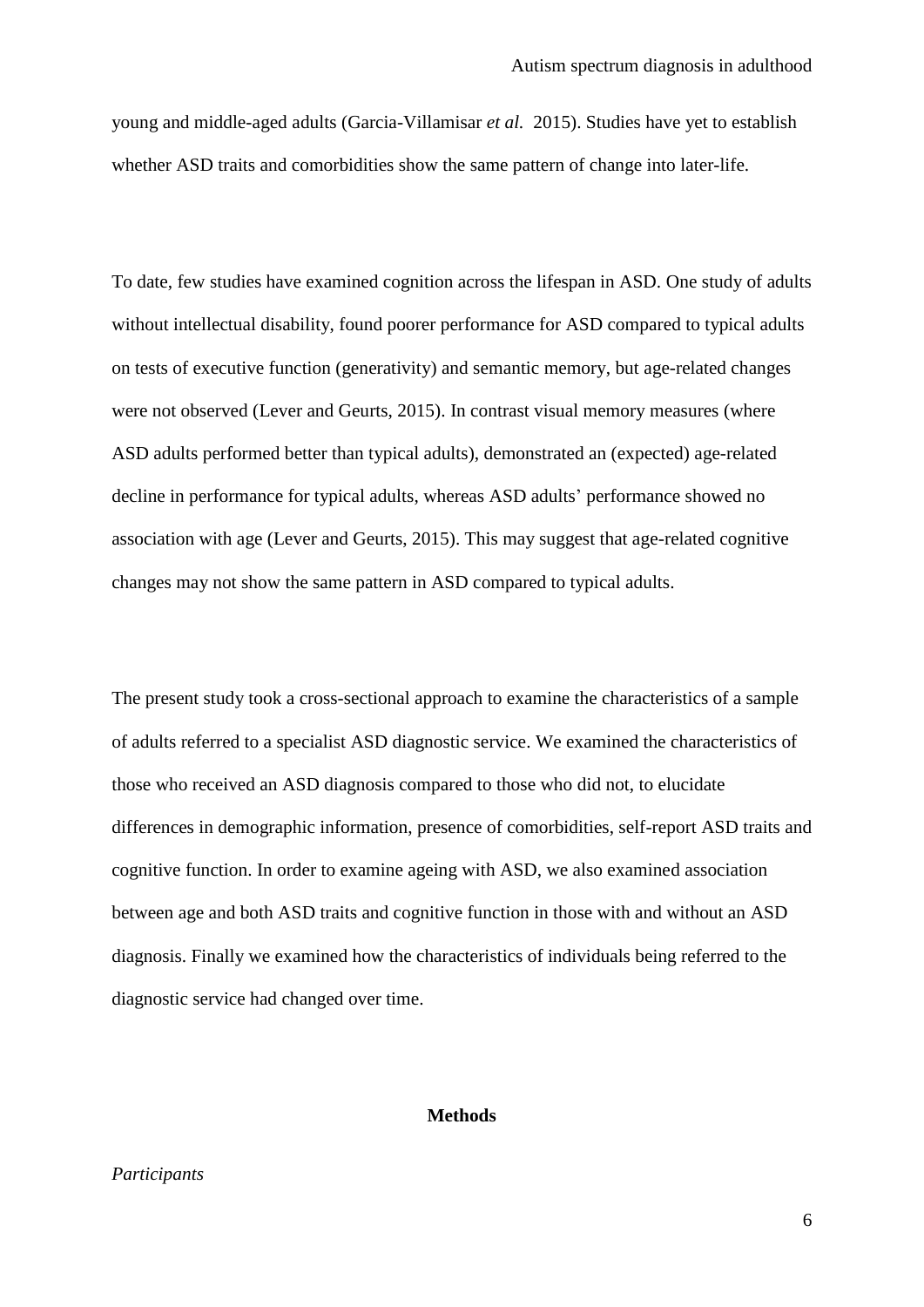The Autism Diagnostic Research Centre (ADRC) accepts referrals to their adult service for individuals aged over 18 years of age with IQ in the normal range. Referrals are via General Practitioner surgeries (in the UK all individuals are registered with a family doctor General Practitioner surgery), or through Autism Oxford following a pre-assessment interview. Although not a service for those with a learning disability, adults with a previously identified learning disability may be referred to the ADRC but are typically referred on to other services before initial appointment. Where a learning disability is suspected on assessment, IQ is measured and individuals are referred on to appropriate services.

All 255 adults referred to the ADRC service between November 2007 and July 2014 were asked at the time of the assessment whether de-identified data from their assessment could be used for research purposes. 146 adults referred to the service gave written informed consent for data to be used for research purposes. Of these individuals, 100 adults received a diagnosis of ASD, and 46 did not (henceforth referred to as the non-ASD group). The non-ASD group were referred on to other specialist adult services, as appropriate. Characteristics of the ASD and non-ASD groups are shown in Table 1. Four individuals in the ASD group and two in the non-ASD group were found to have a learning disability, and were excluded from some later analyses (ASD n=96; non-ASD n=44).

#### *Assessment*

The ADRC diagnostic process includes interview and assessment by an expert team of clinical psychologists, neuropsychologists and psychiatrists with the precise assessment personalised to individual needs. The diagnostic assessment typically lasts a whole day and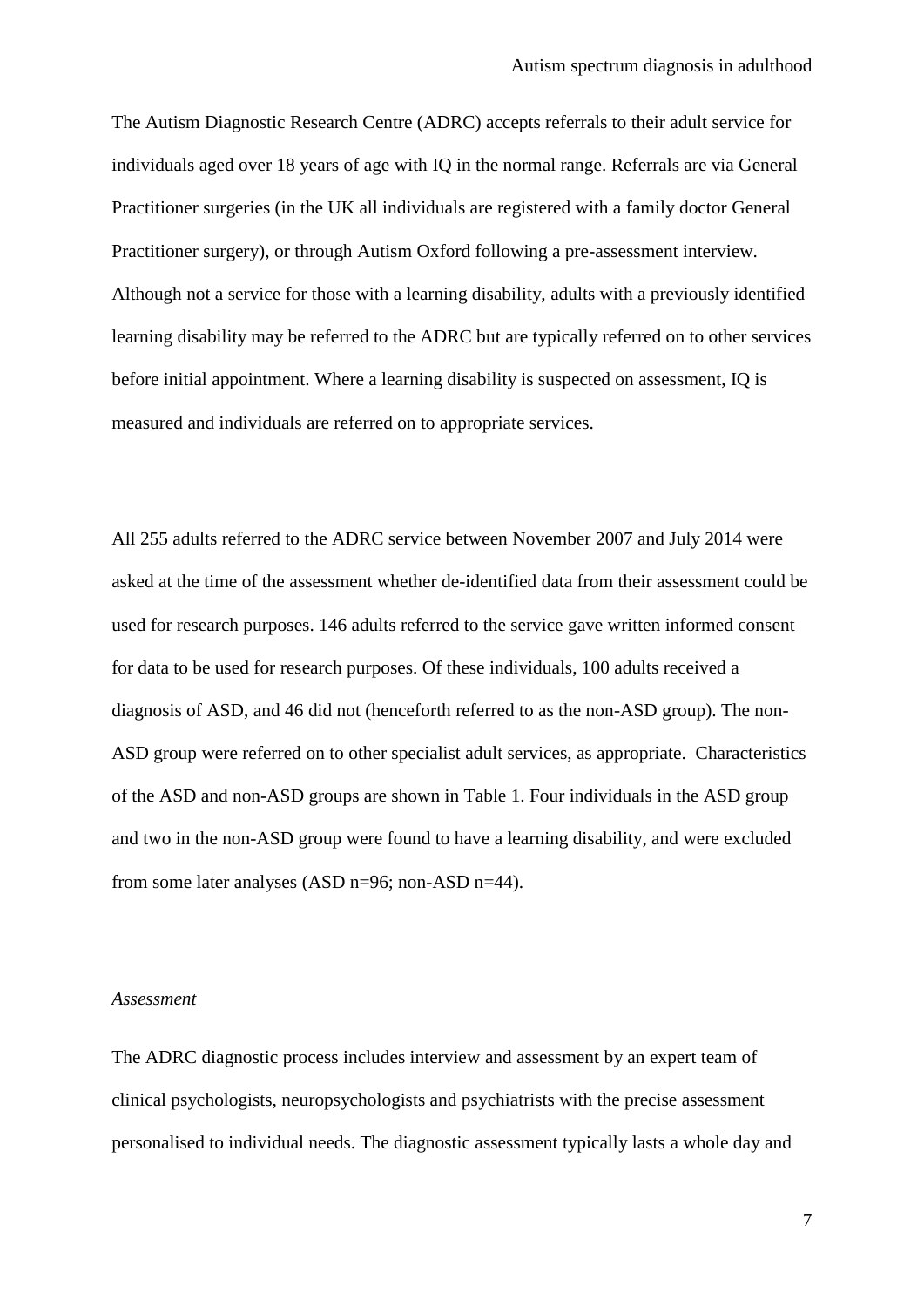includes prior completion of self-report questionnaires, recording demographic information, structured clinical interviews, neuropsychological assessment, and interactions in informal settings (e.g., during lunch). This paper will focus on demographic data, self- report questionnaire data and some limited neuropsychological data.

Demographic information including age, sex, highest education level, employment history, and any family history of developmental or psychiatric disorders was recorded through self and family member report. Individuals completed three self-report questionnaires examining characteristics associated with ASD, the Autism Quotient (AQ; Baron-Cohen *et al.* 2001), the Empathy Quotient (EQ; Baron-Cohen and Wheelwright, 2004), and the Systemising Quotient (SQ; Baron-Cohen *et al.* 2003). The AQ was developed as a brief, selfadministered screening tool for autistic traits (Baron-Cohen *et al.* 2001). It has been shown to demonstrate good sensitivity and specificity, as well as being a useful tool for examining ASD traits both within ASD groups and the typical population (Kurita *et al.* 2005; Woodbury-Smith *et al.* 2005). The EQ and SQ were developed as self-report screening tools to examine traits common in ASD, namely the empathy component of social cognition in the EQ, and the drive to analyse and construct rules in the SQ (Baron-Cohen and Wheelwright, 2004; Baron-Cohen *et al.* 2003). The EQ and SQ have been shown to be reliable measures of independent ASD traits (Allison *et al.* 2011; Wheelwright *et al.* 2006). As well as scores on these questionnaires, we report the D-score, the difference between empathising and systemising quotients (Wheelwright *et al.* 2006).

Neuropsychological assessments were tailored to the individual, but most people received the Digit Symbol subtest from the Wechsler Adult Intelligence Scale III or IV (WAIS; Wechsler,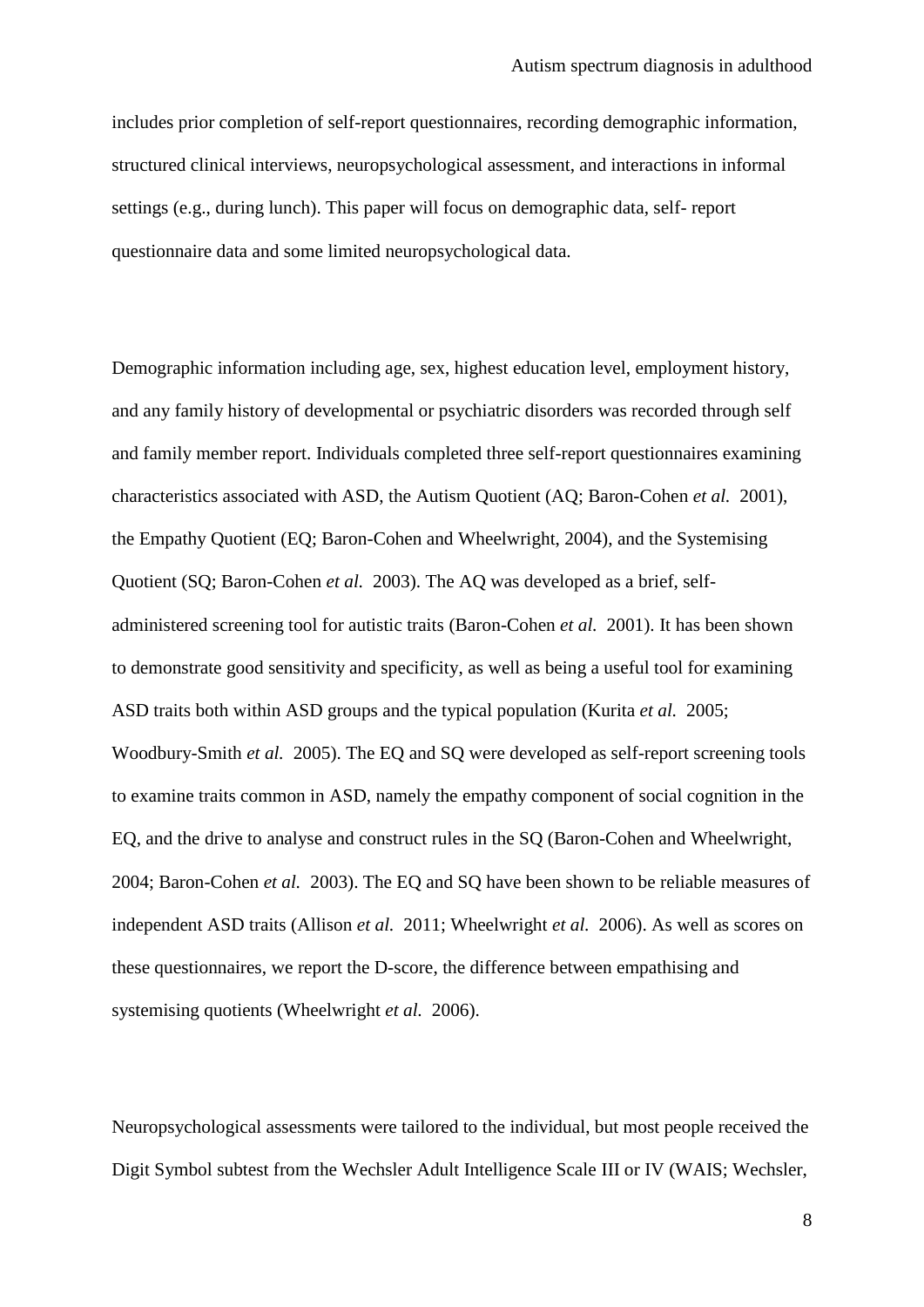1997; Wechsler, 2008). In addition, approximately half of the sample completed the Vocabulary, Similarities, Arithmetic, Block Design, and Matrix Reasoning subtests of the WAIS.

#### *Statistical Analysis*

Differences between ASD and non-ASD groups on demographic information, ASD traits and cognitive function were assessed using ANOVA (for continuous variables) and Chi-square (for categorical variables). Associations between variables of interest and both age and referral rates were examined using Pearson's correlation coefficient or Linear Regression. Effect sizes were calculated using Cohen's d, where  $d \approx 2$  is considered "small",  $d \approx 5$  is considered "medium", and d≈.8 is considered "large" (Cohen, 1988).

#### **Results**

*Group Differences between ASD and non-ASD groups*

### *Demographic Information*

Demographic information for the ASD and non-ASD groups is shown in Table 1. No group differences were noted between the ASD and non-ASD groups in terms of having a family history of ASD (see Table 1).

*Age:* Within the ASD group, age was fairly continuously distributed between 18-55 years old, with two older individuals being outliers in the present sample (males aged 63 and 74 years old). Skewness for the whole ASD sample (skewness=1.31) was reduced by removing these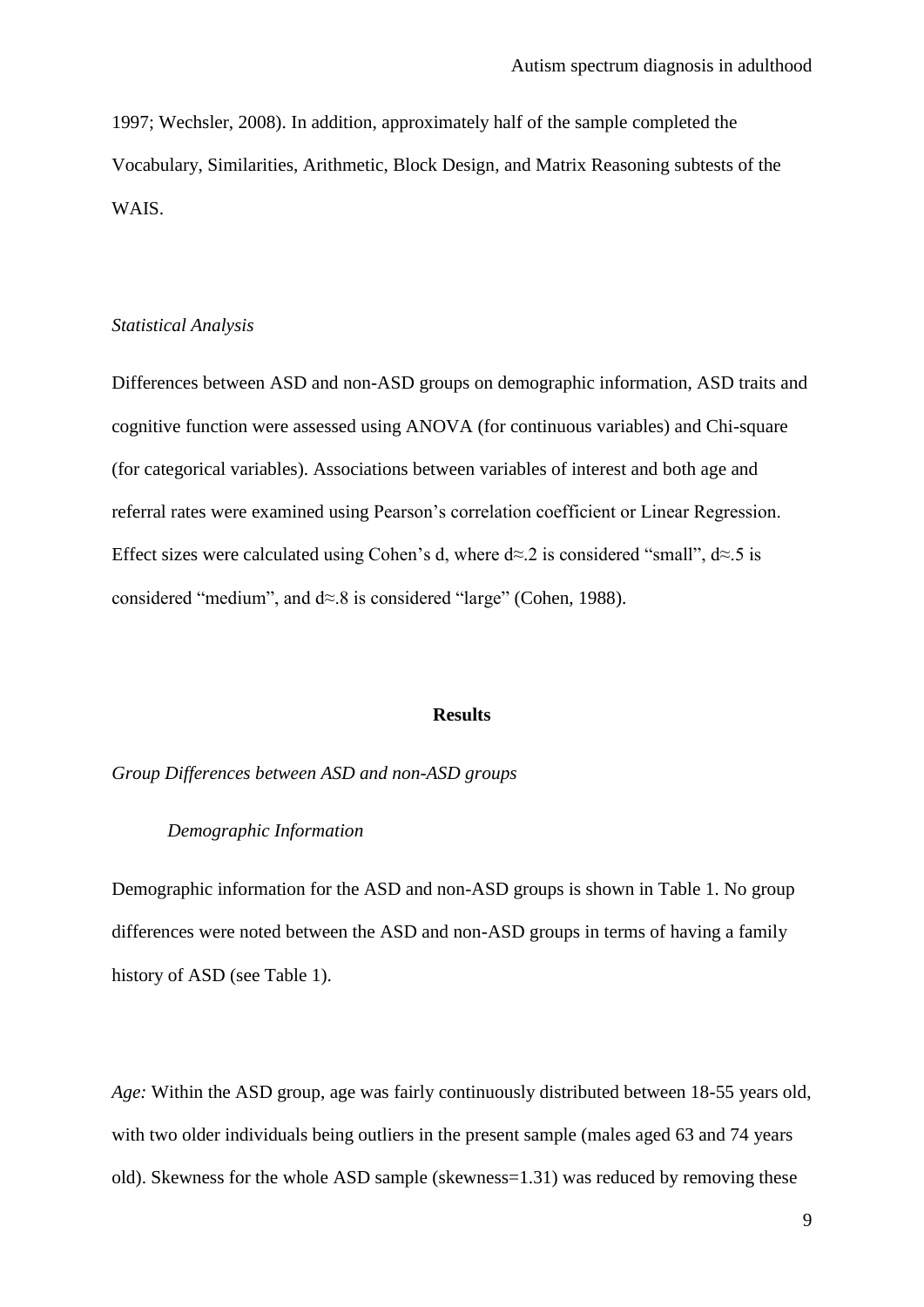two older outliers (skewness=.746), some analyses are therefore repeated with these individuals excluded. The non-ASD group showed a more normally distributed range of ages from 18-70 years (skewness=0.57). ANOVA demonstrated that individuals in the non-ASD group were older than individuals receiving an ASD diagnosis (see Table 1). This difference remained significant when the ANOVA was repeated excluding the two older ASD outliers  $(F=16.39, p<.001).$ 

*Sex:* Within the group receiving an ASD diagnosis, 25% were female compared to 20% in the non-ASD group. No significant group differences were observed for gender (see Table 1). ANOVA were performed to check for any age-gender confound. No gender differences were observed for age in either group: ASD male mean age =30.99, sd=11.50, ASD female mean age  $=27.12$ , sd=7.63 (F=2.44, p=.122), (with the two older male outliers removed; mean age  $=$ 29.90, sd=9.63; F=1.69, p=.197). The non-ASD group had only a small number of females, but again showed no age difference by gender; female mean age =34.88, sd=16.59; male mean age =38.00, sd=14.32 (F= .295, p=.590).

*Employment/Education:* Just less than half of each group were either studying or in employment (see Table 1). Twenty-five of individuals in the ASD group (25%) and fifteen of those in the non-ASD (34%) group were in paid employment. This difference was not statistically significant  $(X^2=1.24, p=.265)$ . Although this is the proportion of individuals working, few were in full-time employment. Within the ASD group, fifteen individuals were in full-time employment, three were working part-time while studying, and seven were working part-time. For the non-ASD group, ten individuals were working full-time, one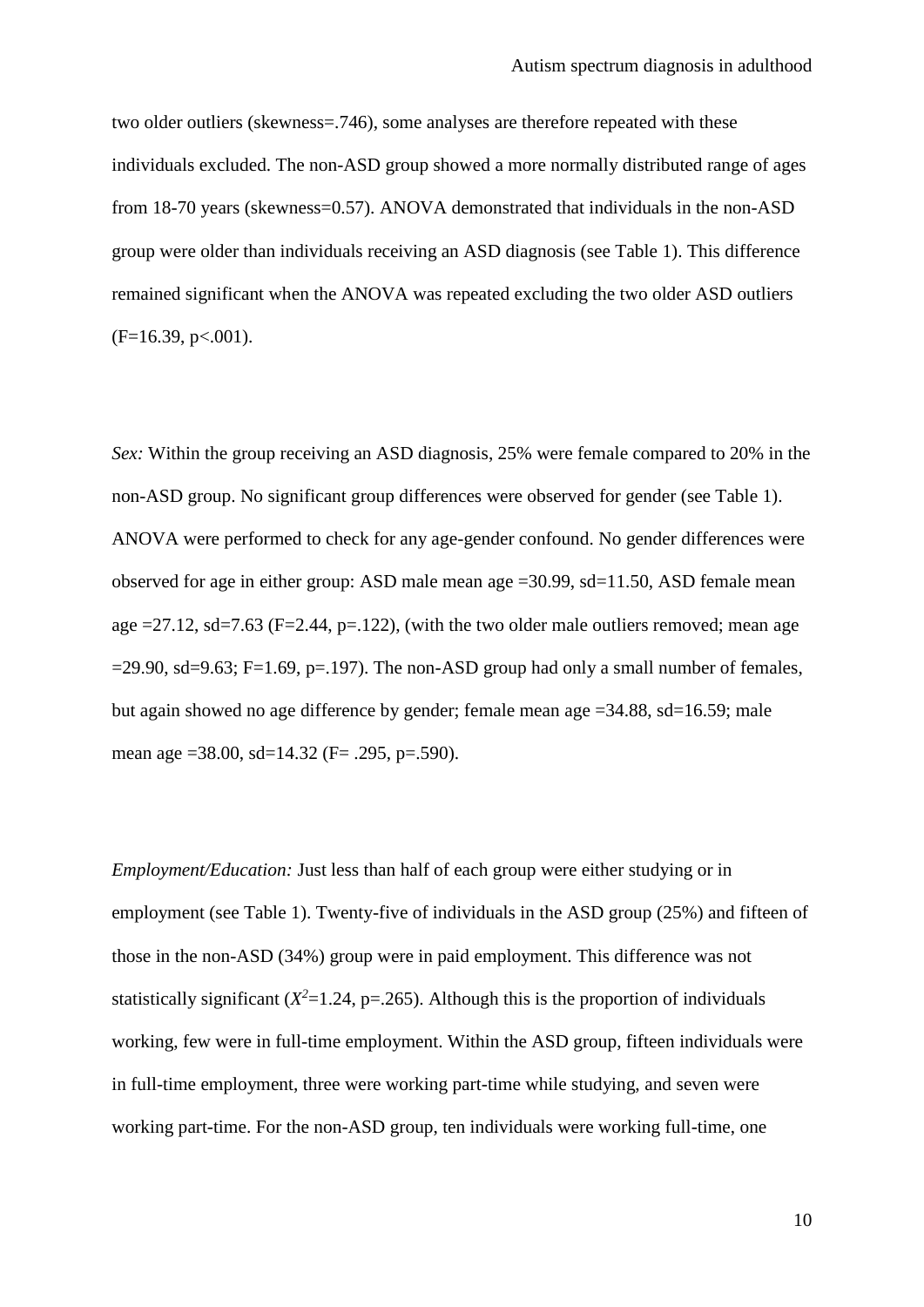worked part-time while studying, and four worked part-time. None of these frequencies was significantly different by group.

*Co-morbidity:* Information about comorbid disorders was also recorded, see Table 2. Presence of any psychiatric comorbidity was high, with high rates of depression and anxiety in both groups. No group differences in any comorbid diagnoses were noted between individuals receiving versus not receiving a diagnosis of ASD. It is worth noting that only two individuals with ASD had comorbid epilepsy; one of these individuals had a learning disability and the other had epilepsy possibly associated with alcohol misuse. In both groups, 4% of individuals were found to have a learning disability. As the ADRC service is specifically for adults with IQ in the normal range, these individuals were removed from subsequent analysis.

## *Self-report symptoms of ASD*

Individuals receiving an ASD diagnosis reported significantly higher scores on the AQ measure, compared to individuals who did not receive a diagnosis (AQ, ASD=35.56; non-ASD =31.43), see Table 3. Cohen's effect size value (d=.48) suggested a moderate practical significance. It is worth noting that for both groups these scores are high compared to typical population ratings (AQ=15; Wheelwright *et al.* 2006). No group differences were observed on self-ratings on the EQ, the SQ, or the D-score, see Table 3. The EQ scores for both groups reported here (ASD=19.60; non-ASD =21.68) are lower than previously reported population mean (EQ=44.3; Wheelwright *et al.* 2006). SQ ratings from the two groups (ASD=60.51; non-ASD =56.60) are in line with previous population means (SQ=55.6; Wheelwright *et al.*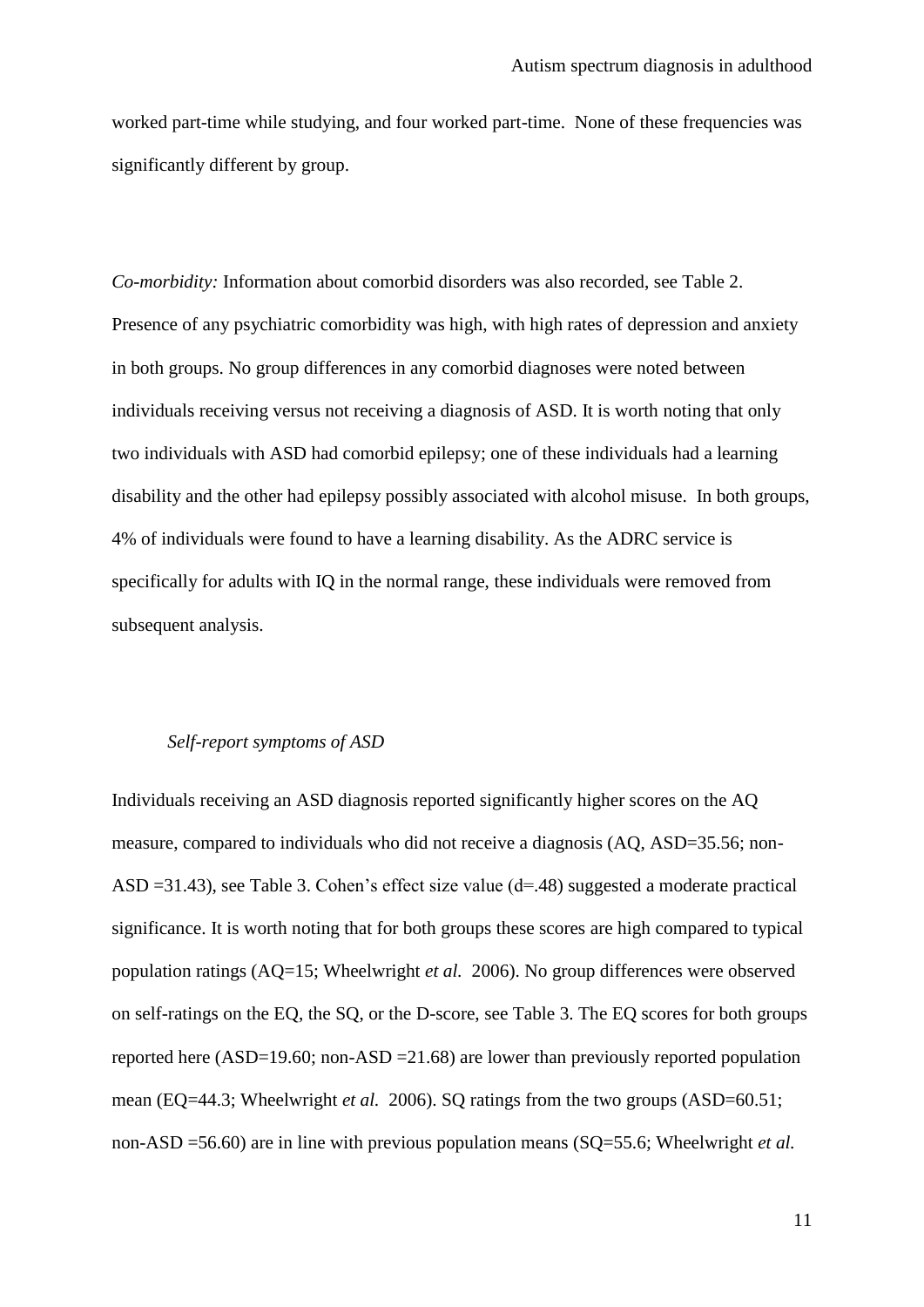2006). For SQ, EQ and D-scores Cohen's effect size values  $(d \le 20)$  suggested a small difference. Please note that one individual in the non-ASD group did not complete the SQ, therefore n=43 for the SQ and D-score.

*Sex:* Sex differences on the self-report scales were explored. For the ASD group, although no significant sex differences were observed, females reported higher scores on the AQ compared to males, see Table 4. No sex differences were observed on any self-report scale in the non-ASD group, but the number of females in this sample was very small  $(n=8)$  and results should be treated with caution. For both ASD and non-ASD groups, AQ scores were higher among females and both groups demonstrated moderate Cohen's effect size value  $(d \ge 0.40)$ .

#### *Cognitive Ability*

As previously stated, the ADRC service is specifically for individuals with abilities in the normal range, therefore IQ assessment is not routinely performed and the number of individuals completing subtests on the WAIS was variable. However most individuals completed the Digit Symbol subtest from the WAIS (ASD n=95; non-ASD n=41); no group differences were observed on this measure (ASD mean=8.43, sd=3.31; non-ASD mean=9.29,  $sd=3.65$ ; F=1.82, p=.179).

Approximately half of each group (ASD n=46-48; non-ASD n=24-25) also completed some or all of the following subtests from the WAIS: Vocabulary, Similarities, Block Design, Matrix Reasoning and Arithmetic. No significant differences between those receiving and not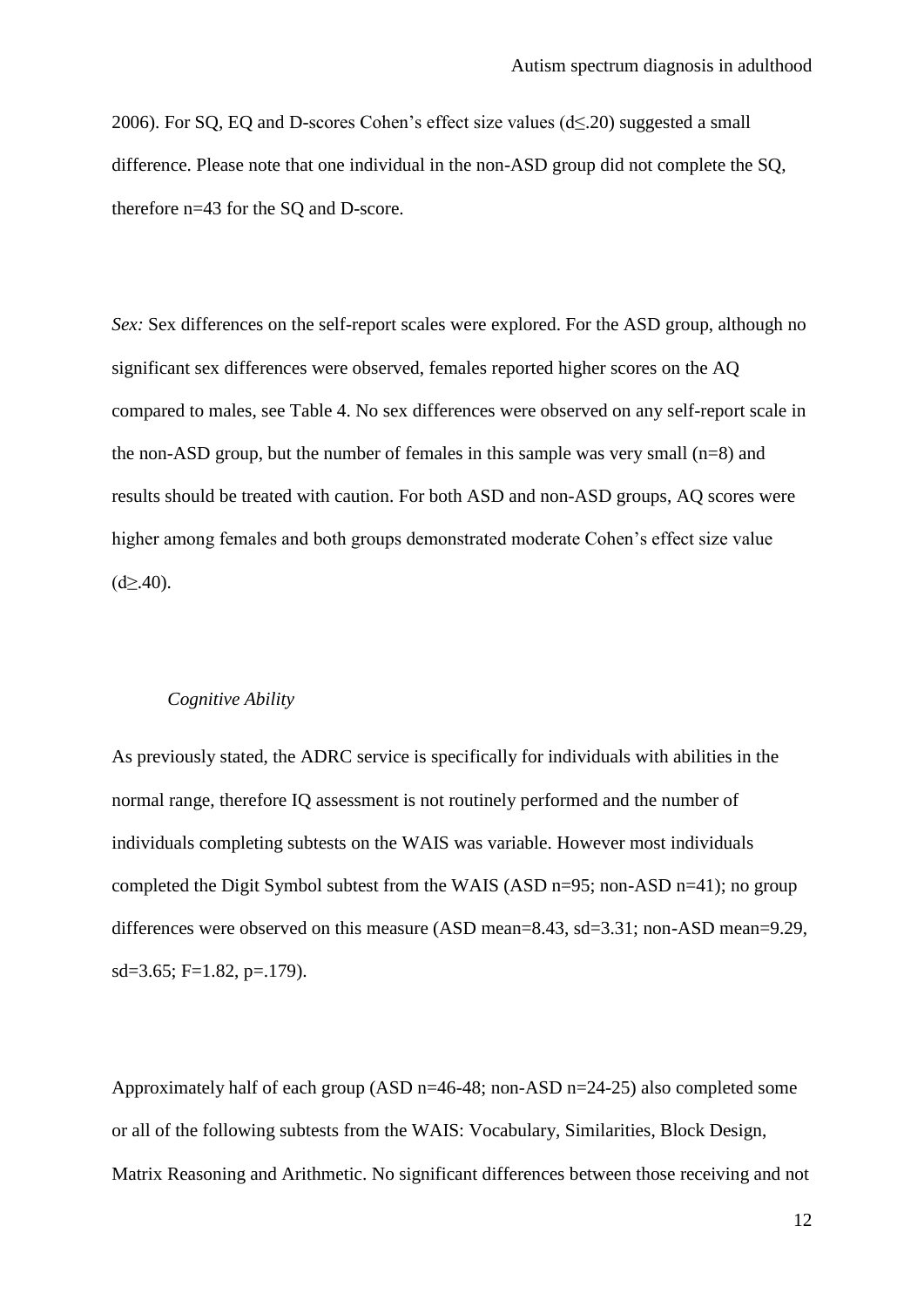receiving a diagnosis of ASD were found (all p>.05; results not shown; data available from corresponding author).

# *Associations with Age in ASD and non-ASD groups*

# *Self-Report Symptoms of ASD*

Correlations with age were performed on the ASD sample and repeated excluding the two older outliers, and for the non-ASD group separately. Within the whole ASD group, older age was associated with higher (i.e., more severe) scores on the AQ, SQ and D-score. These results became more robust when excluding the two older outliers, see Table 5. Effect sizes was calculated using Cohen's d, and correlations with age were in the medium range for AQ and D-scores, and high for the SQ score. No such association between age and self-report scales was observed for the non-ASD group, although the Cohen's effect size for the SQ-age correlation was in the moderate range (d=.59). Regression analyses demonstrated that for the ASD group AQ scores increased by 2.19 points with every decade and SQ scores increased 10.4 per decade, see Table 5 and Figure 1 for details. Analyses were reviewed to assure that all associations were linear; linear models best explained the data and no model was more robust using non-linear models.

#### *Cognitive Ability*

Associations between available cognitive variables and age were examined for each group separately. For the ASD group, Digit Symbol performance correlated significantly with age (r=.27, p=.008) indicating better performance among older adults; excluding two older outliers does not substantially alter the results ( $r = .29$ ,  $p = .005$ ). The correlation between Digit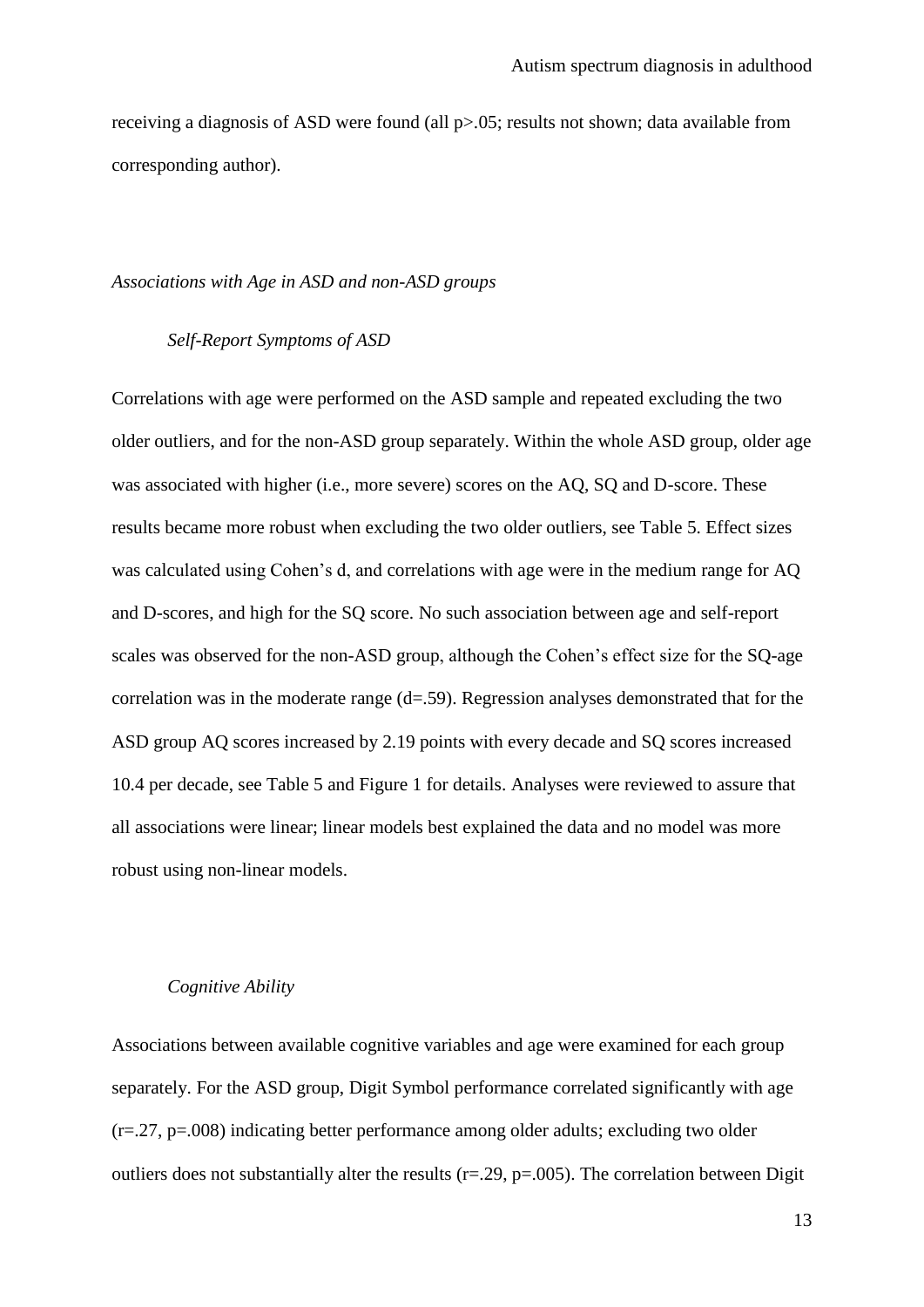Symbol and age did not reach significance for the non-ASD group  $(r=13, p=.423)$ . Fisher's r statistic was used to assess whether correlations were significantly different between the two groups; age-correlations did not differ significantly  $(z=0.76, p=.447)$ .

For the ASD group, Block Design correlated significantly with age; older ASD adults demonstrated better performance  $(r=.29, p=.045;$  excluding older outliers,  $r=.30, p=.042)$ whereas this pattern was not observed for non-ASD adults ( $r=-.026$ ,  $p=.901$ ). No significant correlations with age were observed for Vocabulary, Similarities, Matrix Reasoning or Arithmetic in the ASD or non-ASD groups (all p>.05). Age-correlations did not differ significantly between the two groups measured using Fisher's r statistic ( $p$  $> 0.05$ ).

#### *Service Referrals*

Individuals included in this analysis were referred to the ADRC over a seven year period. In order to assess whether there has been any change in the type of referrals made to the ADRC over time which might affect the present data, correlations were performed using sequentially assigned ID numbers as a proxy for date of assessment, see Table 6 for details. For the whole sample (ASD + non-ASD), age correlated significantly with date of assessment ( $r=.30$ , p<.001) indicating that the number of older adults being assessed for ASD diagnosis had increased over the seven year period measured. Among individuals diagnosed with ASD, a positive correlation was noted between when individuals were assessed and age, indicating that in recent years a greater number of older individuals are being referred for diagnosis. Results are shown in Table 6. More recently referred individuals with ASD also reported lower EQ and higher SQ scores, resulting in higher D-scores. No associations between date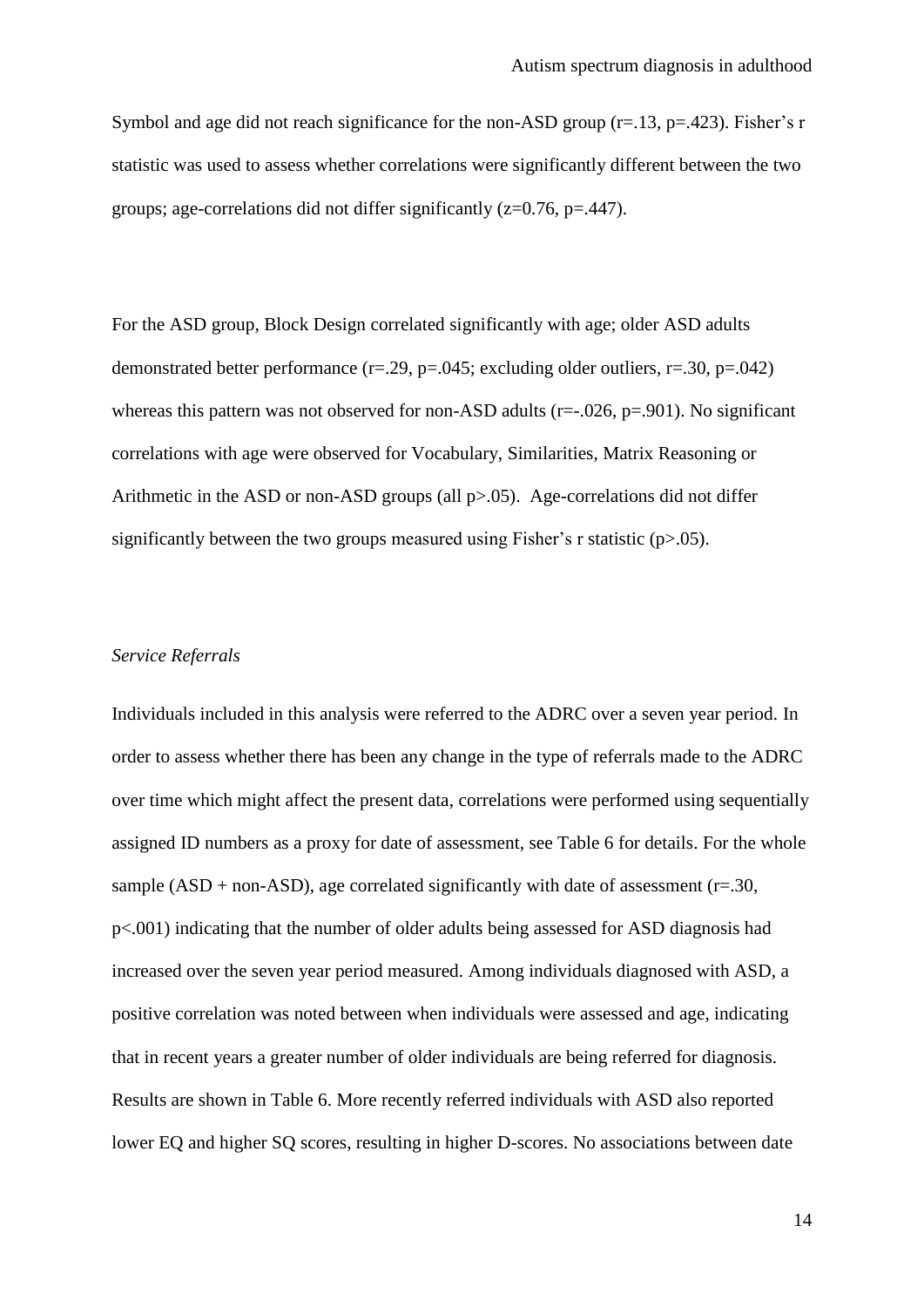of referral and AQ scores were noted for individuals with ASD. For non-ASD individuals, SQ scores correlated significantly with referral date, with more recent referees reporting higher SQ scores. There were no associations between date of diagnosis and Digit Symbol score for either group.

### **Discussion**

This paper describes a group of individuals referred to a specialist ASD diagnostic clinic as adults. A major difference from many other clinics is the low rates of learning disability in this sample (Matson and Shoemaker, 2009; O'Brien and Pearson, 2004). This largely reflects the remit of the ADRC, which does not typically see adults with learning disability. As such, this sample is atypical compared to many clinic-based samples, although it also presents a hither to under-investigated group of individuals with ASD. Within this sample, there were no differences in demographic data or personal and family history between those individuals who received a diagnosis of ASD compared to those who did not. This similarity may reflect some characteristics of this fairly high-functioning sample or reason for referral (in both groups), for example adults seeking a referral after receiving an ASD diagnosis for a child in the family.

It is worth noting that approximately half of the individuals with ASD described here were in employment or education. Despite this, the proportion of individuals in this group working full-time was only 15%, which is equivalent to other surveys of employment in ASD (Bancroft *et al.* 2012; Taylor *et al.* 2015), suggesting that even in this high functioning group there are factors limiting access to employment prior to diagnosis. The rates of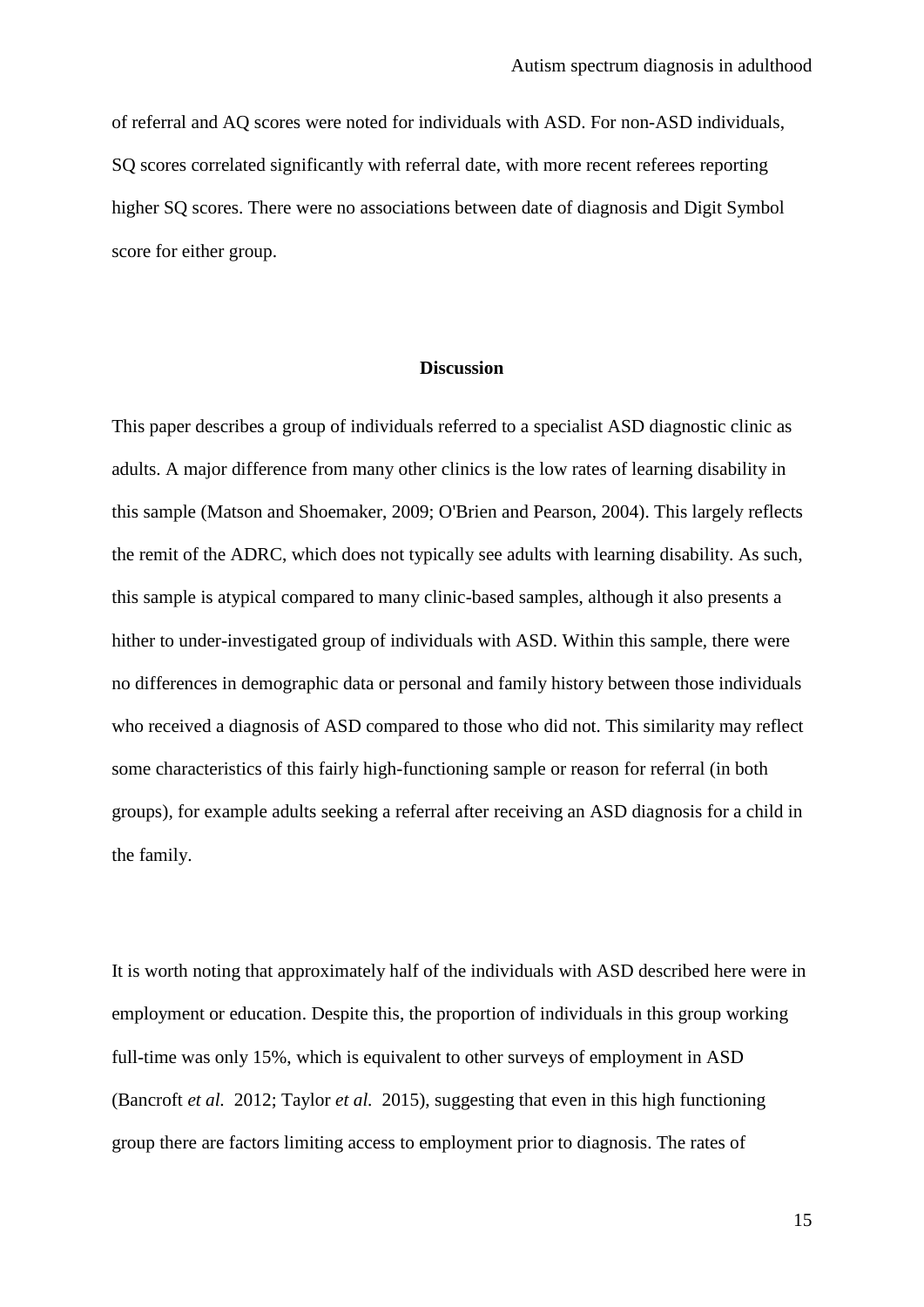epilepsy among individuals with ASD in this sample are notably lower than rates typically reported in the ASD population. Previous studies have reported epilepsy rates among individuals with ASD of between 5% and 40% (Tuchman and Rapin, 2002). The rate reported here of 2 out of 100 (2%) is more in keeping with rates in the general population (2.9%; U.S. Department of Health and Human Services, 2007) and very low for typical ASD samples. However, the current sample does not include individuals with learning disabilities, and previous studies have suggested that intellectual impairment mediates the association between ASD and epilepsy (Amiet *et al.* 2008). It is worth noting, that of the two individuals with ASD who had epilepsy, one was found to have a learning disability (and was not included in the analysis) and the other had epilepsy possibly associated with alcohol misuse. Epilepsy may be one of the features that brings individuals to earlier clinical attention and hence is less prevalent in a sample specifically selected for late adult diagnosis. Presence of psychiatric comorbidities were common in this group of individuals with ASD (58%) and comparable to other studies (41% in overall sample; 65% in those with mild learning difficulties; Morgan *et al.* 2003). Depression/anxiety were present in approximately one third of this group of individuals with ASD; a similar proportion to that found in a recent study where adults with ASD reported their own experiences of depression and anxiety (Moss *et al.* 2015). In a larger sample including adults with learning disability rates of depression were similar and even higher in those with mild learning disability (46%; Morgan *et al.* 2003).

All individuals referred to the ADRC completed self-report measures of symptoms associated with ASD (AQ, SQ and EQ). AQ scores were significantly higher for those individuals who received an ASD diagnosis compared to those who did not, but no differences were observed on EQ or SQ. It is worth noting that AQ scores for the ASD group reported here (AQ=35) are slightly higher than those reported in other ASD samples (AQ=30; Wilson *et al.* 2014);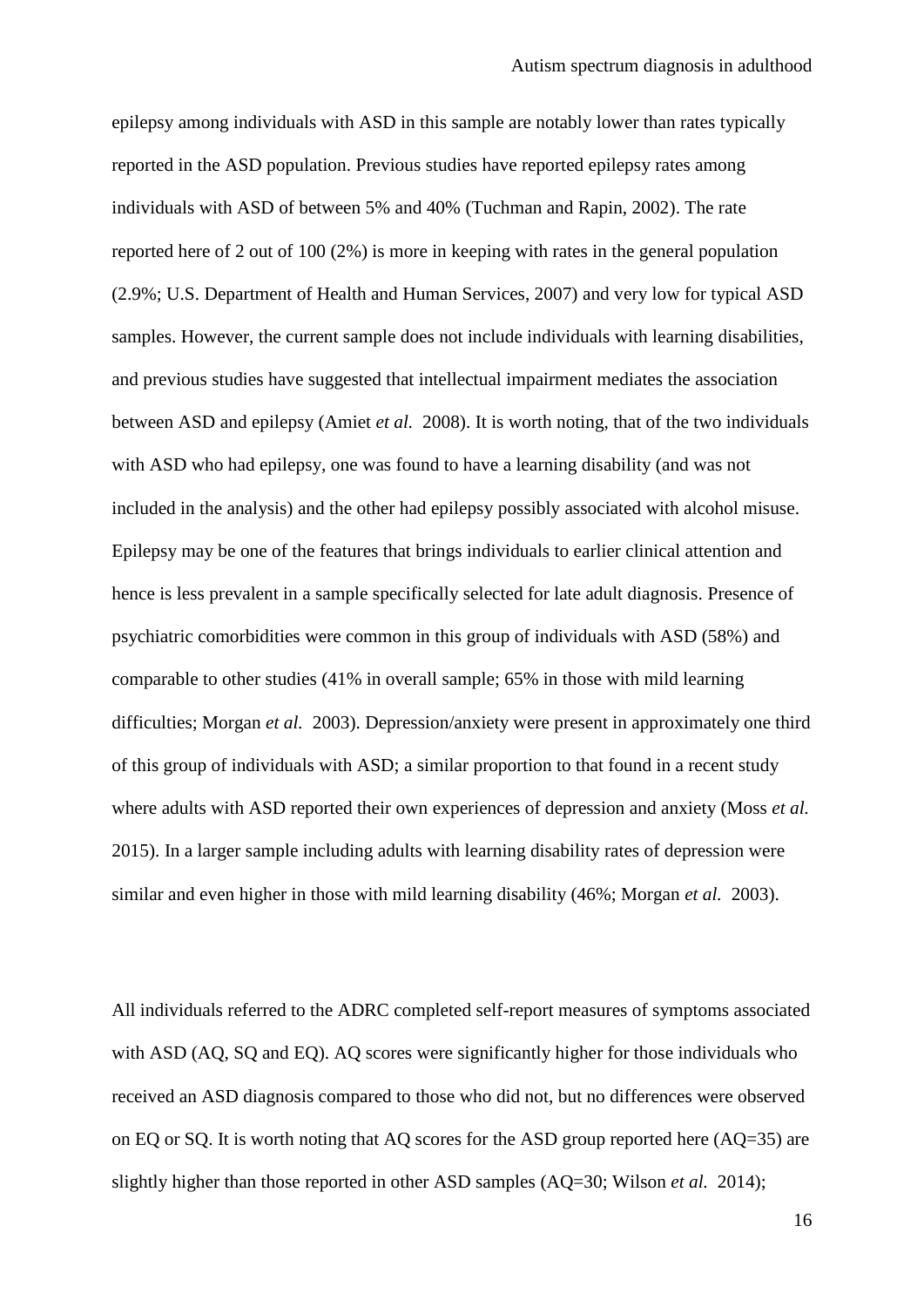whereas the non-ASD mean scores (AQ=31) are notably higher than rates in the typical population (AQ=15; Wheelwright *et al.* 2006) perhaps reflecting the factors that led to ASD being raised as a possible diagnosis for these individuals. For other ASD symptom questionnaires, EQ scores for both the ASD group and the non-ASD group are low compared to previously reported population means (EQ=44.3; Wilson *et al.* 2014) and SQ scores are in-line with the population mean (SQ=55.6; Wilson *et al.* 2014).

Within the ASD group although gender differences on AO scores do not reach significance, women's ratings (AQ=38) were higher than men's (AQ=35). The effect size for this gender difference is moderate, which suggests that lack of significance may be related to the relatively modest number of women  $(n=25)$  compared to men  $(n=71)$ . No gender differences were observed for EQ or SQ scores within the ASD group. It is worth noting that within this sample, women were at least as likely as men to receive an ASD diagnosis, once they reached ADRC services. In this sample 67% of men and 73% of women assessed received an ASD diagnosis.

Associations with age for self-report autism trait questionnaires were mixed in the ASD group. Older age was associated with higher scores on AQ and SQ measures (although AQage correlations did not reach significance when including two older outliers), whereas EQ was not associated with age. The association between age and AQ scores in the ASD group may suggest that autism traits increase with age. Based on the data presented in this paper, AQ scores increase by 2.19 points per decade. Although the comparison group here could not be classified as "typically developing", age-AQ associations are not observed in the non-ASD group. It is worth noting that these high levels of ASD traits in ageing are consistent with a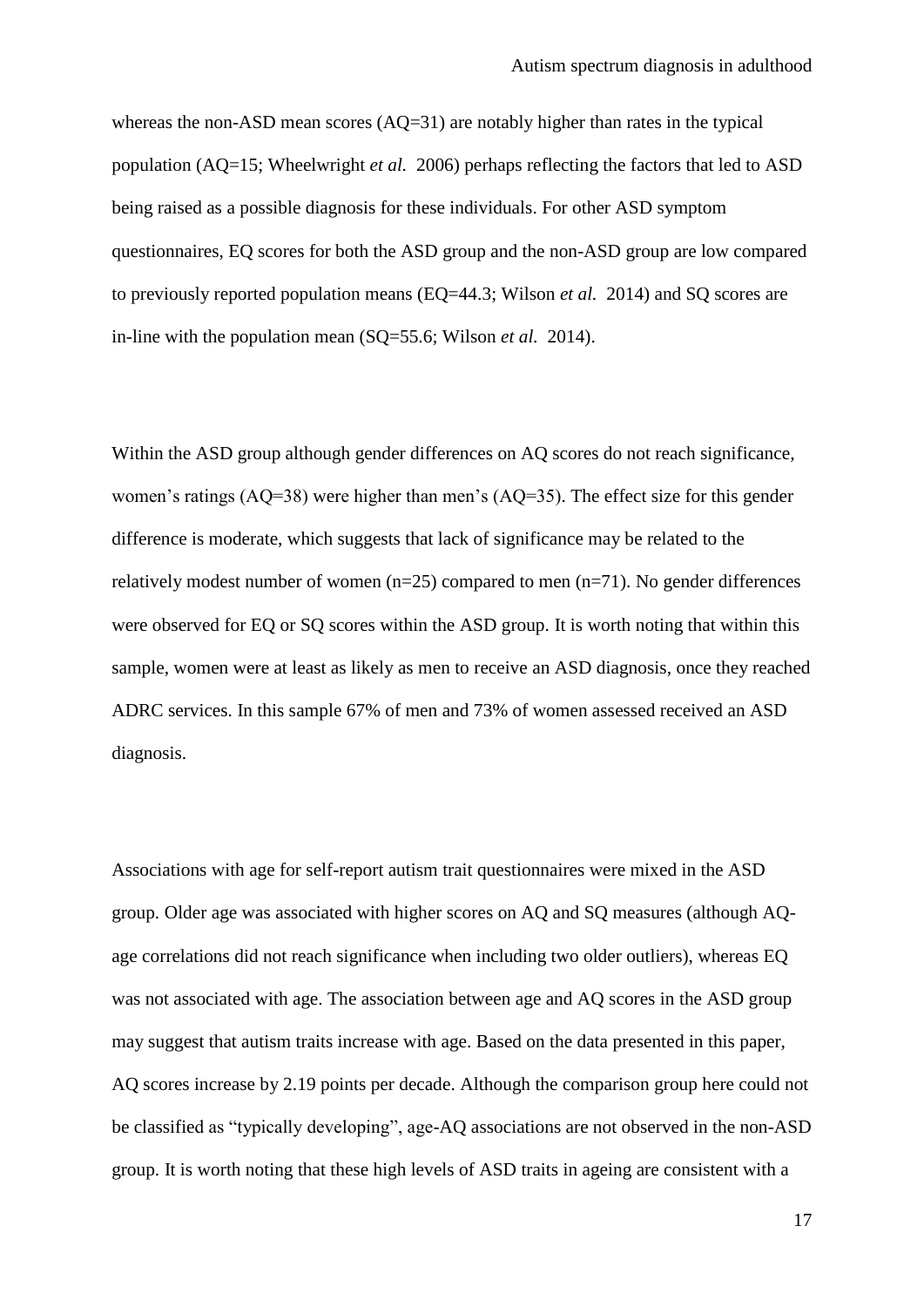recent study demonstrating lower theory of mind scores with increasing age in an adult lifespan sample with typical IQ, although theory of mind difficulties were not noted in those aged over fifty (Lever and Geurts, 2015). SQ scores were shown to increase by 10.4 points per decade in the ASD group. The association between SQ (the tendency to analyse and extract rules) and age could be due to either a general age-related change that also occurs in typical developing individuals, or a worsening of ASD traits occurring when ageing with ASD. Perhaps systemising traits increase with age in the typical developing population as well as in ASD; in the non-ASD group the age-SQ correlation shows a trend towards significance and a medium effect size (Cohen's d). Unfortunately, as far as we are aware, data for self-report ASD traits in ageing are limited. An alternative interpretation of the age-SQ correlations is that systemising features become more pronounced in later-life only within the ASD population. However this "worsening" of symptoms does not fit with anecdotal reports of a general improvement in symptoms with age. It may be that *insight* improves with age leading to poorer self-ratings, and it would be interesting to see if others-report of traits changed to the same degree with age. Longitudinal studies are required to investigate these possibilities.

The finding of higher ASD traits in later life is rather surprising as one may expect that "more severe" cases of ASD should be identified by services earlier in life. However, the greater self-rated severity of ASD traits in the older individuals – who are largely high functioning may be consistent with lifetime development of coping strategies that do not reduce traits but mitigate their effects, thus reducing likelihood/speed of referral to clinical services. It is worth noting that in the ASD group only, older age was associated with better scores on the Digit Symbol and Block Design subtests of the WAIS, demonstrating that older adults had better test performance on tasks that typically decline with increasing age. (No significant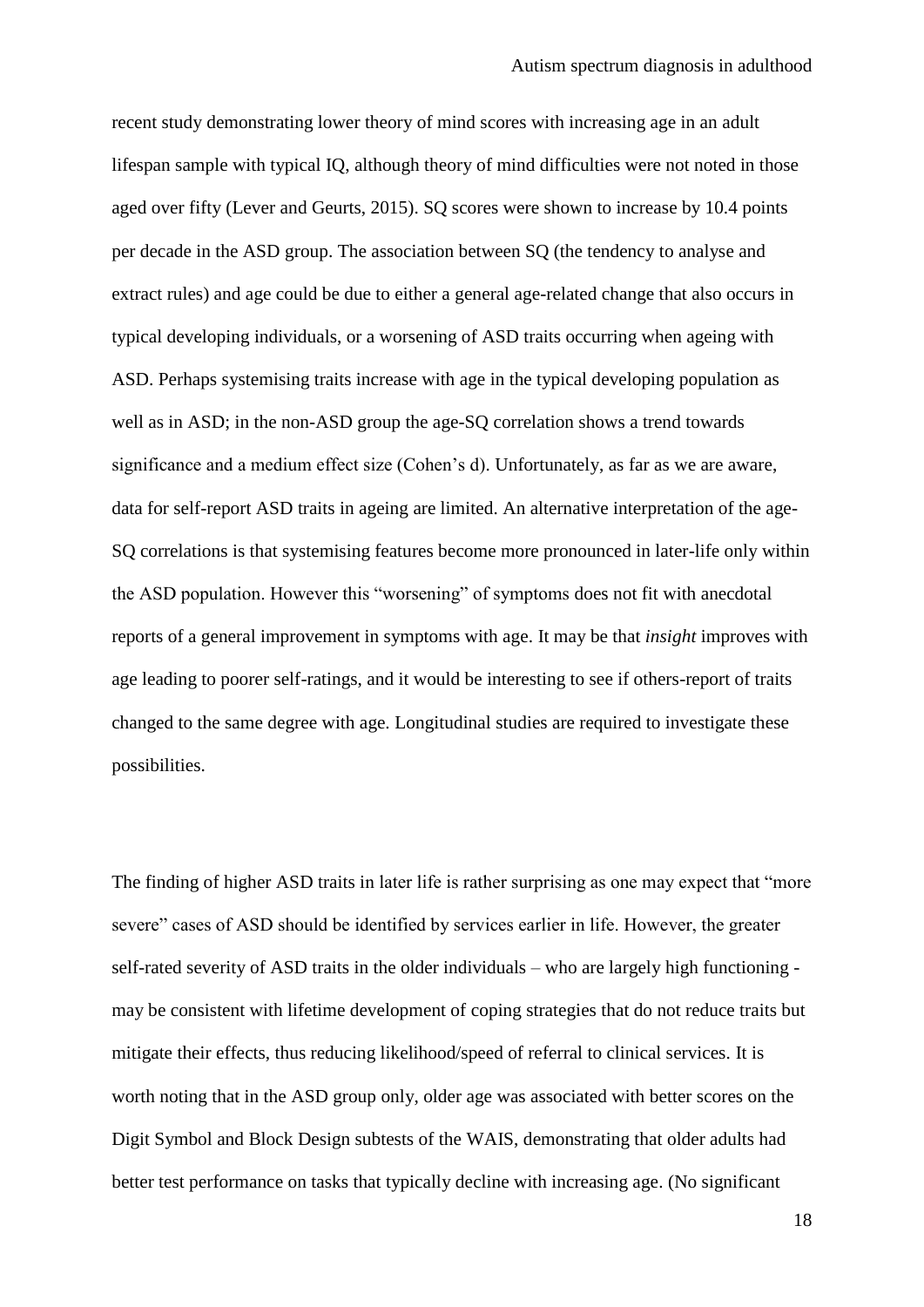group differences on cognitive measures were observed between the ASD and the non-ASD groups.) Although showing a different pattern of results to here, a recent cross-sectional study has suggested that visual memory performance shows a positive relationship with age in ASD compared to age matched controls (Lever and Geurts, 2015). These results may suggest that higher ability level may be a protective factor and may be one of the reasons why older individuals only now receiving a diagnosis of ASD have managed without service input for so long. However, the cross-sectional associations reported here may also reflect increased awareness of the milder spectrum of ASD in younger individuals, their families and health professionals – i.e. subtle ASD signs are being picked up early (Hansen *et al.* 2015; Rutter, 2005). Alternatively, the increasing severity of ASD symptoms with age may reflect a referral bias, where young adults with mild symptoms (or their parents) may be motivated to seek a diagnosis as a way of accessing support, whereas older adults with mild ASD traits may not.

Unfortunately information describing why these individuals were not identified earlier in life is not available, but the high rates of comorbid psychiatric diagnoses in the ASD group (58%) may be a contributing factor. High rates of ASD traits have been noted among older adults with depression (31% scoring above cut-off on the AQ), compared to lower rates among nondepressed older adults (6.1%), which may suggest ageing alone is not associated with increasing ASD traits (Geurts *et al.* 2016). Comorbidities, especially depression and anxiety, may have masked ASD traits, and earlier misdiagnoses may have delayed referral to appropriate services and diagnosis. Also of note is the association between referral date and age, suggesting that across the period of this service, the age of referees is increasing. Although this may reflect the availability of a diagnostic service for adults with ASD, it may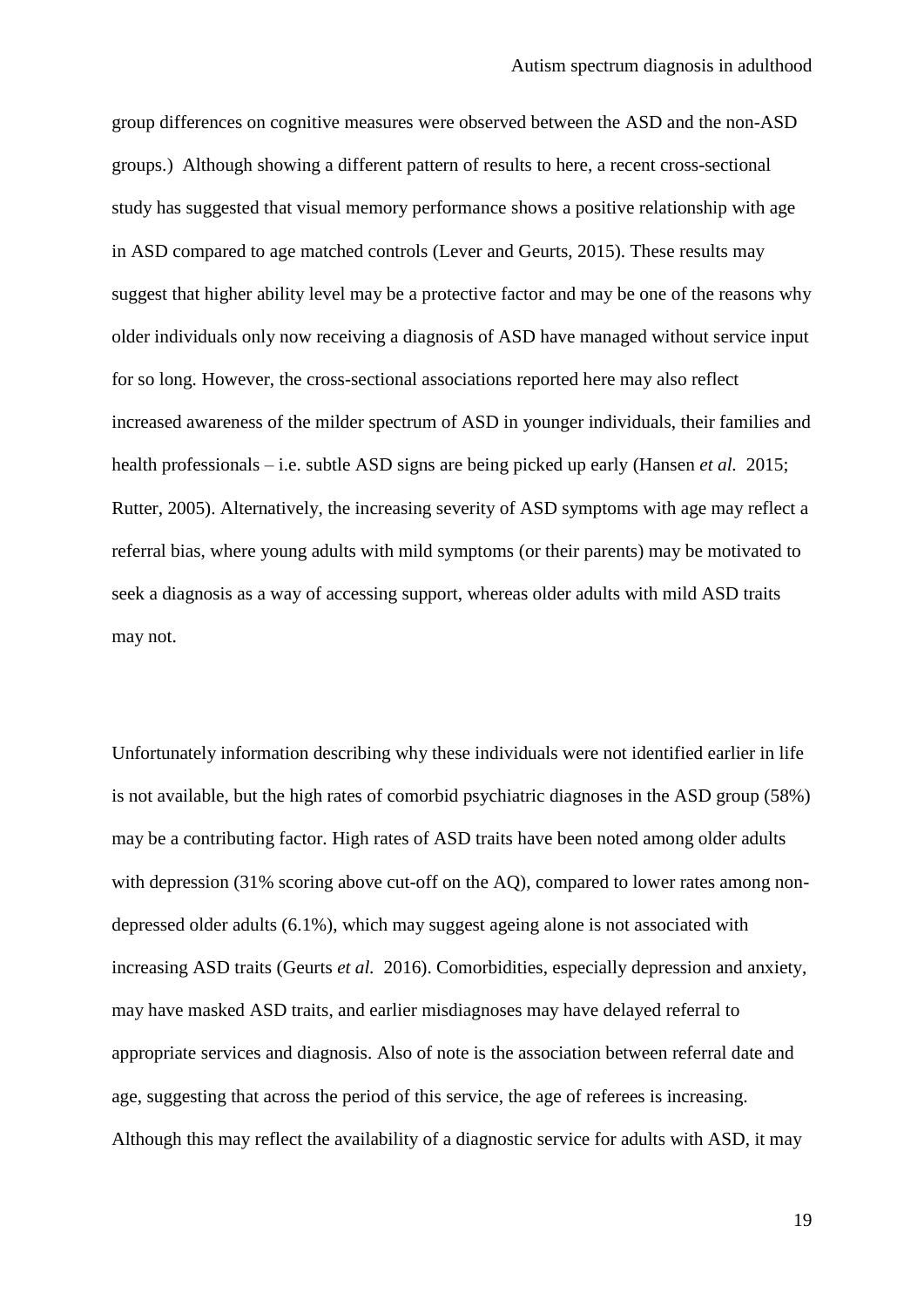also reflect the increase in awareness that will allow for older adults with ASD to receive a diagnosis and hopefully, the support they require.

We acknowledge several limitations to this study. Data were collected through a specialist clinical diagnostic service for ASD, where adults are expected to have IQ in the normal range. Thus the sample does not reflect the ASD community as a whole. However, this group of individuals with ASD with IQ in the normal range and not receiving a diagnosis until adulthood have not been previously widely studied. Despite this group being quite homogenous in terms of IQ in the normal range, age effects and group differences were observed, suggesting that such groups can inform research on ageing with ASD. In addition, no typically developing control group was available. The group used here for comparison were themselves referred with suspected ASD, therefore differences between the groups reported here may underestimate differences compared to typical adults. Despite this, significant group differences were observed particularly on autism traits measured by the AQ. It is also possible that a self-selecting bias may affect this data, as only individuals giving consent for their information to be used were included.

Research examining ASD across the lifespan is lacking. In this clinic-based research we describe high functioning individuals receiving a diagnosis of ASD for the first time as adults. Despite the relative "lateness" of the diagnosis, self-report levels of autistic traits (AQ) were high and some traits increased as age increased within the sample. Ability level may be one of the factors that "protects" individuals from receiving a diagnosis earlier in life. Despite all individuals functioning with IQ in the normal range, rates of employment were lower than the population average and in line with rates for the ASD population as a whole.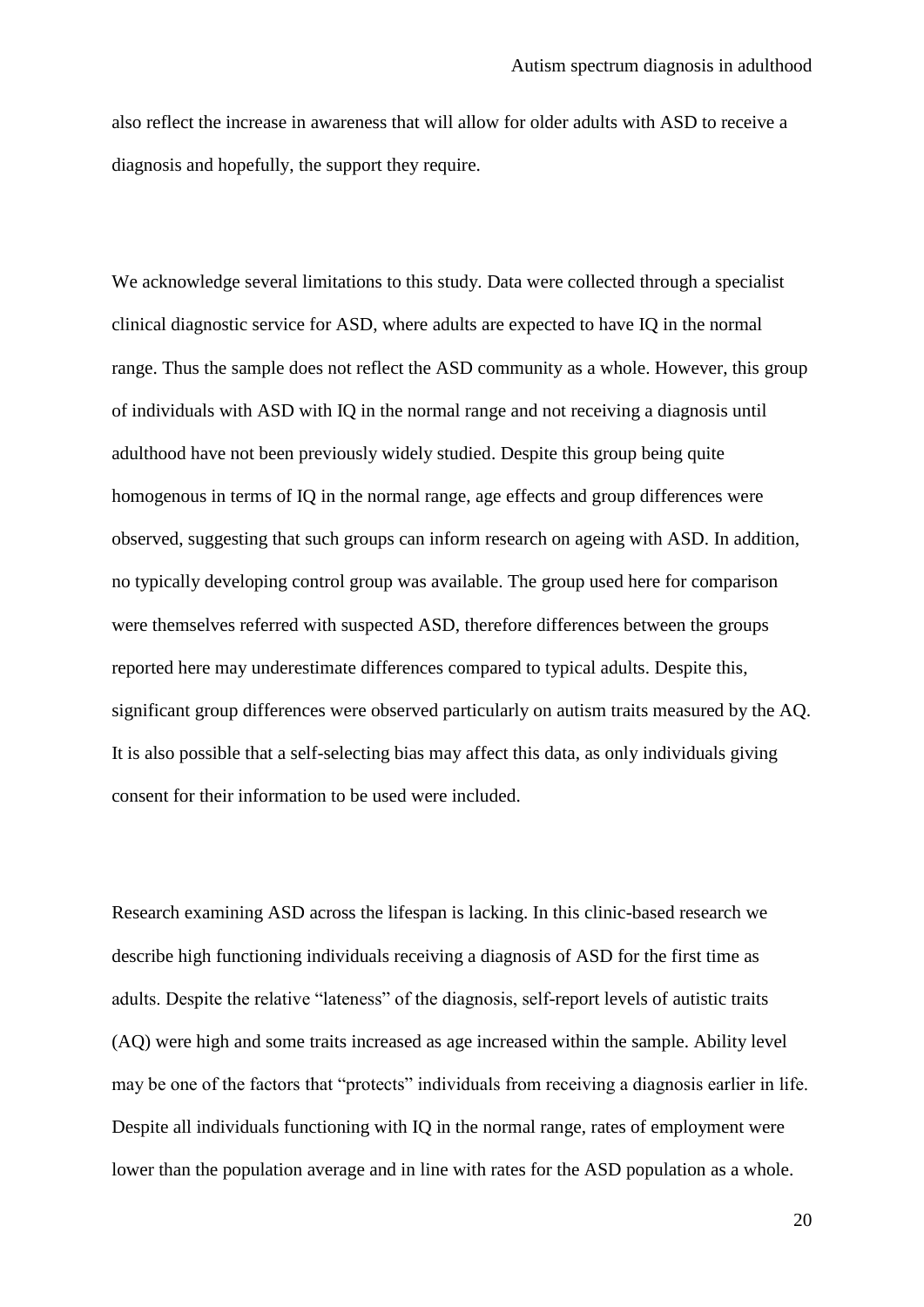This may reflect high levels of psychiatric comorbidity (in spite of low levels of epilepsy) even in this high functioning group. Although this study provides valuable information on a little-studied group, it does not allow for the examination of individual differences and change across the lifespan. Future longitudinal studies across the adult lifespan are required to understand the cognitive, social and behavioural changes that occur with ageing in ASD.

### **Ethical Approval**

The authors assert that all procedures contributing to this work comply with the ethical standards of the relevant national and institutional committees on human experimentation and with the Helsinki Declaration of 1975, as revised in 2008. Informed consent was obtained from all individuals included in this study.

#### **Acknowledgements**

This work was supported by Goldsmiths University, Research and Enterprise Committee College Research Fund (PI, Charlton).

We wish to acknowledge and thank all staff at the ADRC, Southampton who contributed to information utilised in this study. We wish to thank all individuals referred to the ADRC for consenting for their information to be utilised in this research.

#### **References**

Allison, C., Baron-Cohen, S., Wheelwright, S. J., Stone, M. H. & Muncer, S. J. (2011). Psychometric analysis of the Empathy Quotient (EQ). *Personality and Individual Differences* 51, 829-835.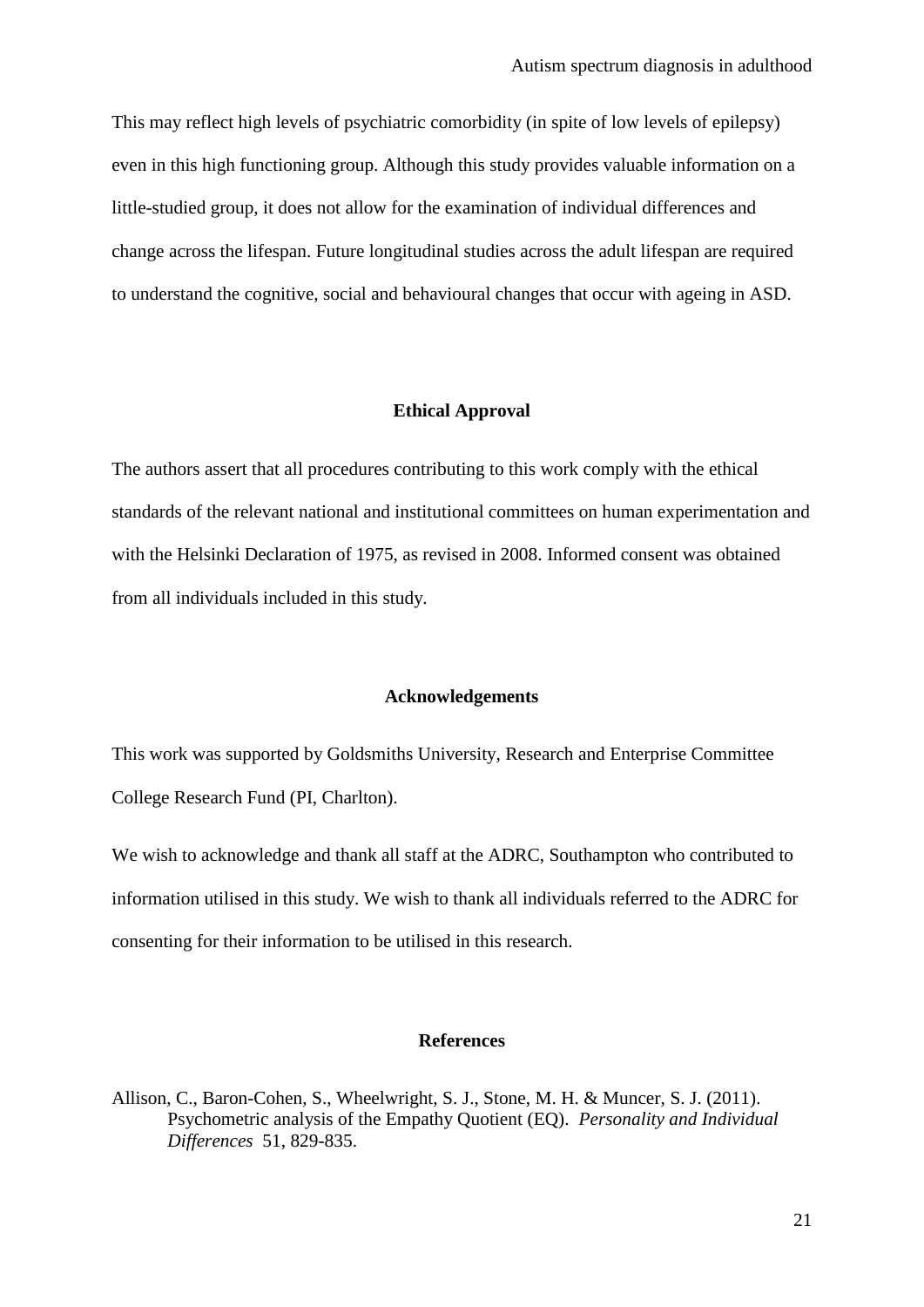- Amiet, C., Gourfinkel-An, I., Bouzamondo, A., Tordjman, S., Baulac, M., Lechat, P., Mottron, L. & Cohen, D. (2008). Epilepsy in Autism is Associated with Intellectual Disability and Gender: Evidence from a Meta-Analysis. *Biological Psychiatry* 64, 577-582.
- Baird, G., Simonoff, E., Pickles, A., Chandler, S., Loucas, T., Meldrum, D. & Charman, T. (2006). Prevalence of disorders of the autism spectrum in a population cohort of children in South Thames: the Special Needs and Autism Project (SNAP). *Lancet* 368, 210-215.
- Bancroft, K., Batten, A., Lambert, S. & Madders, T. (2012). The way we are: Autism in 2012. The National Autistic Society: UK.
- Baron-Cohen, S. & Wheelwright, S. (2004). The Empathy Quotient: An Investigation of Adults with Asperger Syndrome or High Functioning Autism, and Normal Sex Differences. *Journal of Autism & Developmental Disorders.* 34, 163-175.
- Baron-Cohen, S., Wheelwright, S., Skinner, R., Martin, J. & Clubley, E. (2001). The Autism-Spectrum Quotient (AQ): Evidence from Asperger Syndrome/High Functioning Autism, males and females, scientists and mathematicians. *Journal of Autism and Developmental Disorders* 31, 5-17.
- Baron-Cohen, S., Richler, J., Bisarya, D., Gurunathan, N. & Wheelwright, S. (2003). The systemizing quotient: an investigation of adults with Asperger syndrome or highfunctioning autism, and normal sex differences. *Philosophical Transactions of the Royal Society of London B: Biological Sciences* 358, 361-374.
- Cohen, J. (1988). *Statistical power analysis for the behavioral sciences.* Lawrence Earlbaum Associates: Hillsdale, NJ.
- Dudley, C. & Emery, J. C. H. (2014). The value of caregiver time: Costs of support and care for individuals living with autism spectrum disorder. *The School of Public Policy Research Papers* 7, 1-48.
- Garcia-Villamisar, D., Bottiroli, S. & Rojahn, J. (2015). Comorbid psychopathology and stress mediate the relationship between autistic traits and repetitive behaviours in adults with autism. *Journal of Intellectual Disability Research* 59, 116-124.
- Geurts, H. M., Stek, M. & Comijs, H. (2016). Autism characteristics in older adults with depressive disorders. *American Journal of Geriatric Psychiatry* 24, 161-169.
- Geurts, H. M. & Jansen, M. D. (2012). A retrospective chart study: The pathway to a diagnosis for adults referred for ASD assessment. *Autism* 16, 299-305.
- Ghaziuddin, M., Ghaziuddin, N. & Greden, J. (2002). Depression in Persons with Autism: Implications for Research and Clinical Care. *J Autism Dev Disord* 32, 299-306.
- Gillberg and, C. & Billstedt, E. (2000). Autism and Asperger syndrome: coexistence with other clinical disorders. *Acta Psychiatrica Scandinavica* 102, 321-330.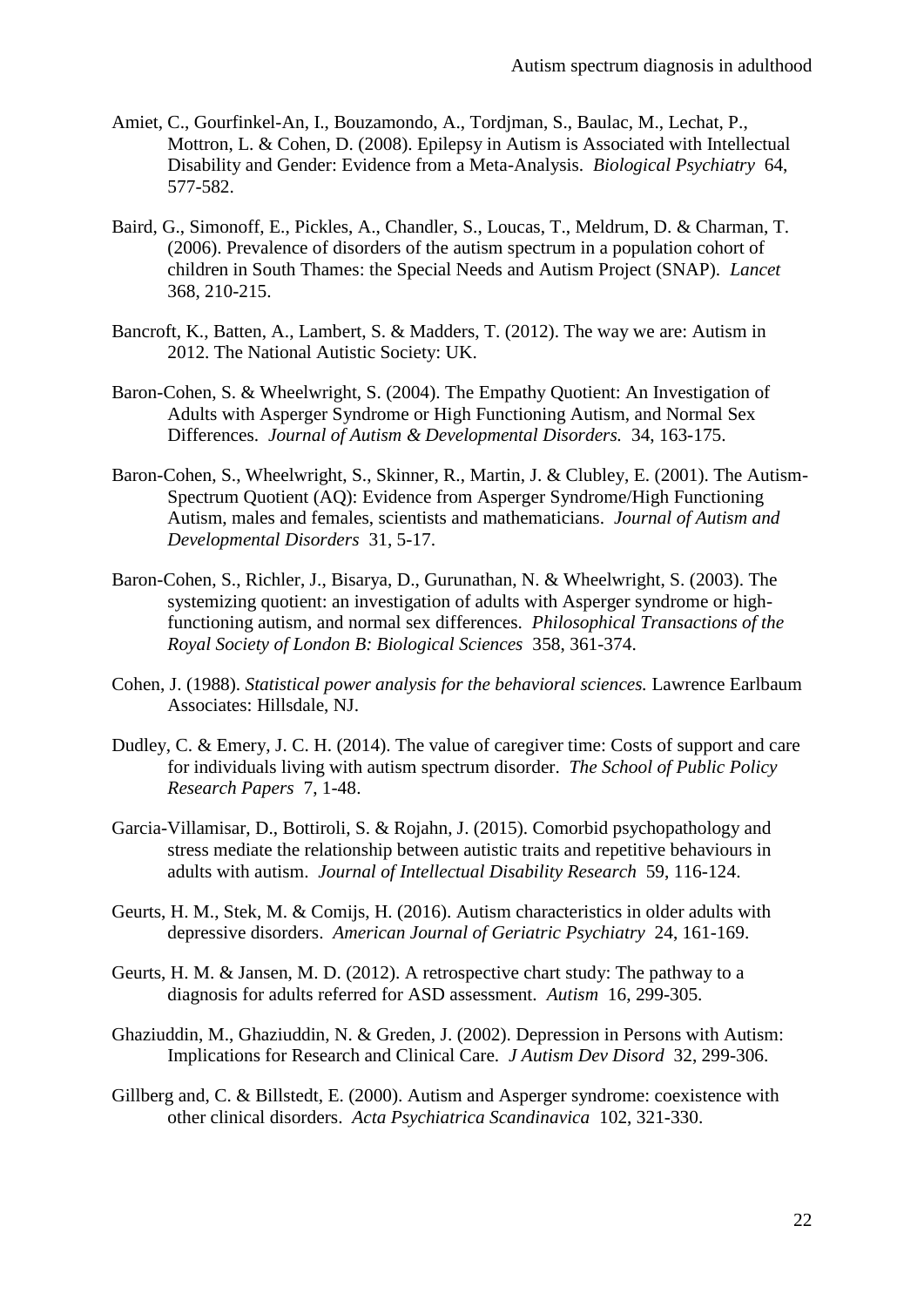- Hansen, S. N., Schendel, D. E. & Parner, E. T. (2015). Explaining the increase in the prevalence of autism spectrum disorders: the proportion attributable to changes in reporting practices. *JAMA Pediatr.* 169, 56-62.
- Happé, F. & Charlton, R. A. (2012). Aging in autism spectrum disorders: a mini-review. *Gerontology* 58, 70-78.
- Howlin, P., Moss, P., Savage, S. & Rutter, M. (2013). Social Outcomes in Mid- to Later Adulthood Among Individuals Diagnosed With Autism and Average Nonverbal IQ as Children. *Journal of the American Academy of Child and Adolescent Psychiatry* 52, 572-581.
- Howlin, P., Savage, S., Moss, P., Tempier, A. & Rutter, M. (2014). Cognitive and language skills in adults with autism: a 40-year follow-up. *Journal of Child Psychology and Psychiatry* 55, 49-58.
- Kurita, H. I. R. O., Koyama, T. O. M. O. & Osada, H. I. R. O. (2005). Autism-Spectrum Quotient - Japanese version and its short forms for screening normally intelligent persons with pervasive developmental disorders. *Psychiatry and Clinical Neurosciences* 59, 490-496.
- Lever, A. G. & Geurts, H. M. (*in press*). Age-related differences in cognition across the adult lifespan in autism spectrum disorder. *Autism Research*.
- Lever, A. G. & Geurts, H. M. (2016). Psychiatric Co-occurring Symptoms and Disorders in Young, Middle-Aged, and Older Adults with Autism Spectrum Disorder. *Journal of Autism and Developmental Disorders* 46, 1916-1930.
- Matson, J. L. & Shoemaker, M. (2009). Intellectual disability and its relationship to autism spectrum disorders. *Research in Developmental Disabilities* 30, 1107-1114.
- Morgan, C. N., Roy, M. & Chance, P. (2003). Psychiatric comorbidity and medication use in autism: a community survey. *The Psychiatrist* 27, 378-381.
- Moss, P., Howlin, P., Savage, S., Bolton, P. & Rutter, M. (2015). Self and informant reports of mental health difficulties among adults with autism findings from a long-term follow-up study. *Autism* 19, 832-841.
- Mukaetova-Ladinska, E. B., Perry, E., Baron, M., Povey, C. & Autism Ageing Writing Group (2012). Ageing in people with autistic spectrum disorder. *International Journal of Geriatric Psychiatry* 27, 109-118.
- O'Brien, G. & Pearson, J. (2004). Autism and Learning Disability. *Autism* 8, 125-140.
- Povey, C., Mills, R. & Gomez de la Cuesta, G. (2011). Autism and ageing: issues for the future. *GM* April, 230-232.
- Redden, S. (2013). Older Workers Statistical Information Booklet 2013: U.K. Official Statistics.
- Rutter, M. (2005). Incidence of autism spectrum disorders: Changes over time and their meaning\*. *Acta Paediatrica* 94, 2-15.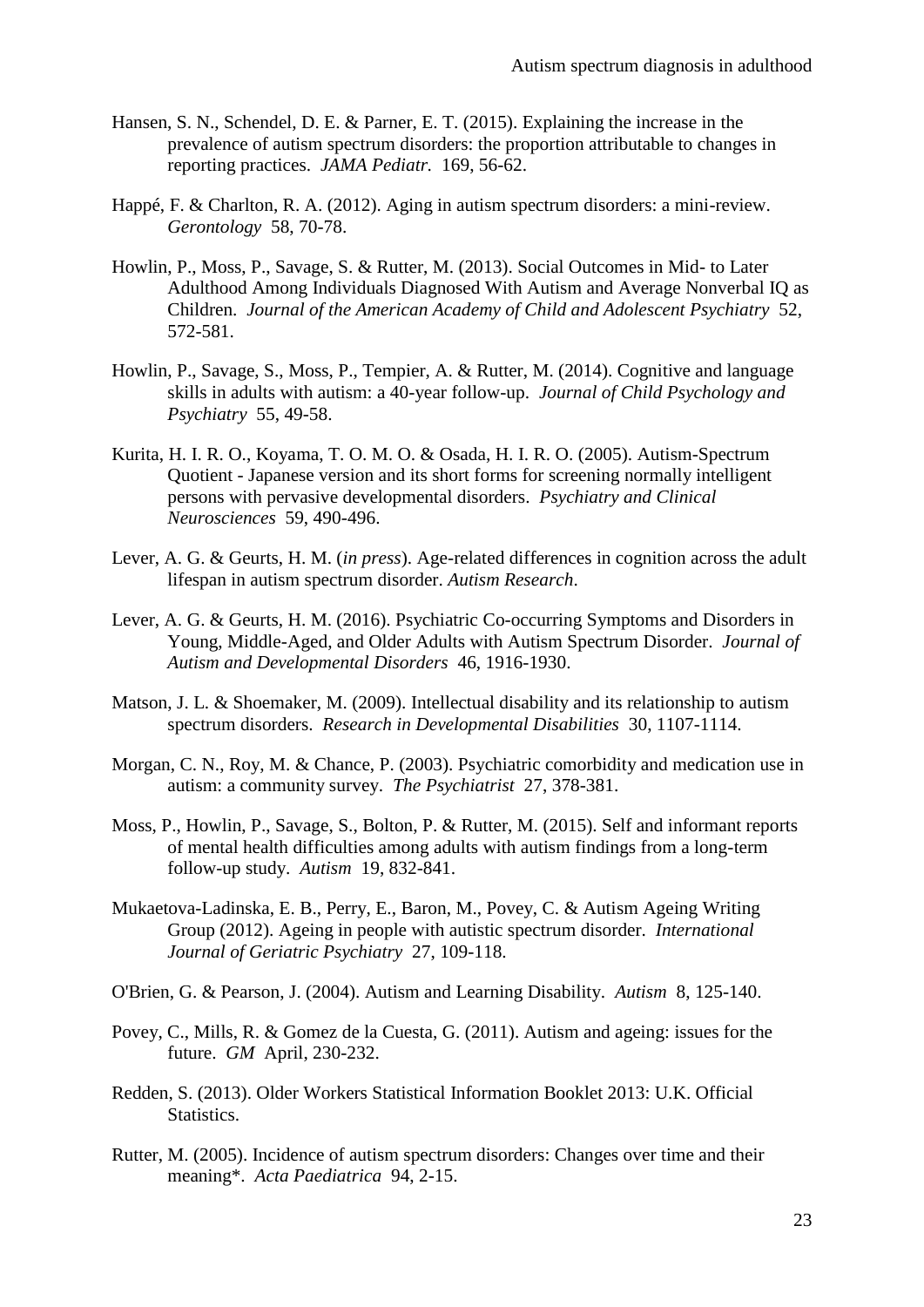- Steffens, D.C., Skoog, I., Norton, M.C., Hart, A.D., Tschanz, J.T., Plassman, B.L., Wyse, B.W., Welsh-Bohmer, K.A. & Breitner, J.C. (2000) Prevalence of depression and its treatment in an elderly population: the Cache County study. *Archives of General Psychiatry*, 57, 601-607.
- Stuart-Hamilton, I., Griffith, G., Totsika, V., Nash, S., Hastings, R. P., Felce, D. & Kerr, M. (2009). The circumstances and support needs of older people with Autism. Report for the Welsh Assembly Government. Cardiff: Welsh Assembly. [http://gov.wales/topics/health/publications/socialcare/reports/Olderpeopleautism/?lan](http://gov.wales/topics/health/publications/socialcare/reports/Olderpeopleautism/?lang=en) [g=en.](http://gov.wales/topics/health/publications/socialcare/reports/Olderpeopleautism/?lang=en)
- Taylor, J. L., Henninger, N. A. & Mailick, M. R. (2015). Longitudinal patterns of employment and postsecondary education for adults with autism and average-range IQ. *Autism* 19, 785-793.
- Tuchman, R. & Rapin, I. (2002). Epilepsy in autism. *The Lancet Neurology* 1, 352-358.
- U.S. Department of Health and Human Services (2007). The National Survey on Children's Health. Centers for Disease Control and Prevention, USA Department of Health: Rockville, Maryland.
- Wechsler, D. (1997). Wechsler Adult Intelligence Scale Third Edition (WAIS-III). The Psychological Corporation: San Antonio, USA.
- Wechsler, D. (2008). Wechsler Adult Intelligence Scale IV. Psychological Corporation: San Antonio, USA.
- Wheelwright, S., Baron-Cohen, S., Goldenfeld, N., Delaney, J., Fine, D., Smith, R., Weil, L. & Wakabayashi, A. (2006). Predicting Autism Spectrum Quotient (AQ) from the Systemizing Quotient-Revised (SQ-R) and Empathy Quotient (EQ). *Brain Research* 1079, 47-56.
- Wilson, C. E., Happé, F., Wheelwright, S. J., Ecker, C., Lombardo, M. V., Johnston, P., Daly, E., Murphy, C. M., Spain, D., Lai, M. C., Chakrabarti, B., Sauter, D. A., MRC AIMS Consortium, Baron-Cohen, S. & Murphy, D. G. M. (2014). The Neuropsychology of Male Adults With High-Functioning Autism or Asperger Syndrome. *Autism Research* 7, 568-581.
- Woodbury-Smith, R. M., Robinson, J., Wheelwright, S. & Baron-Cohen, S. (2005). Screening Adults for Asperger Syndrome Using the AQ:A Preliminary Study of its Diagnostic Validity in Clinical Practice. *Journal of Autism and Developmental Disorders* 35, 331-335.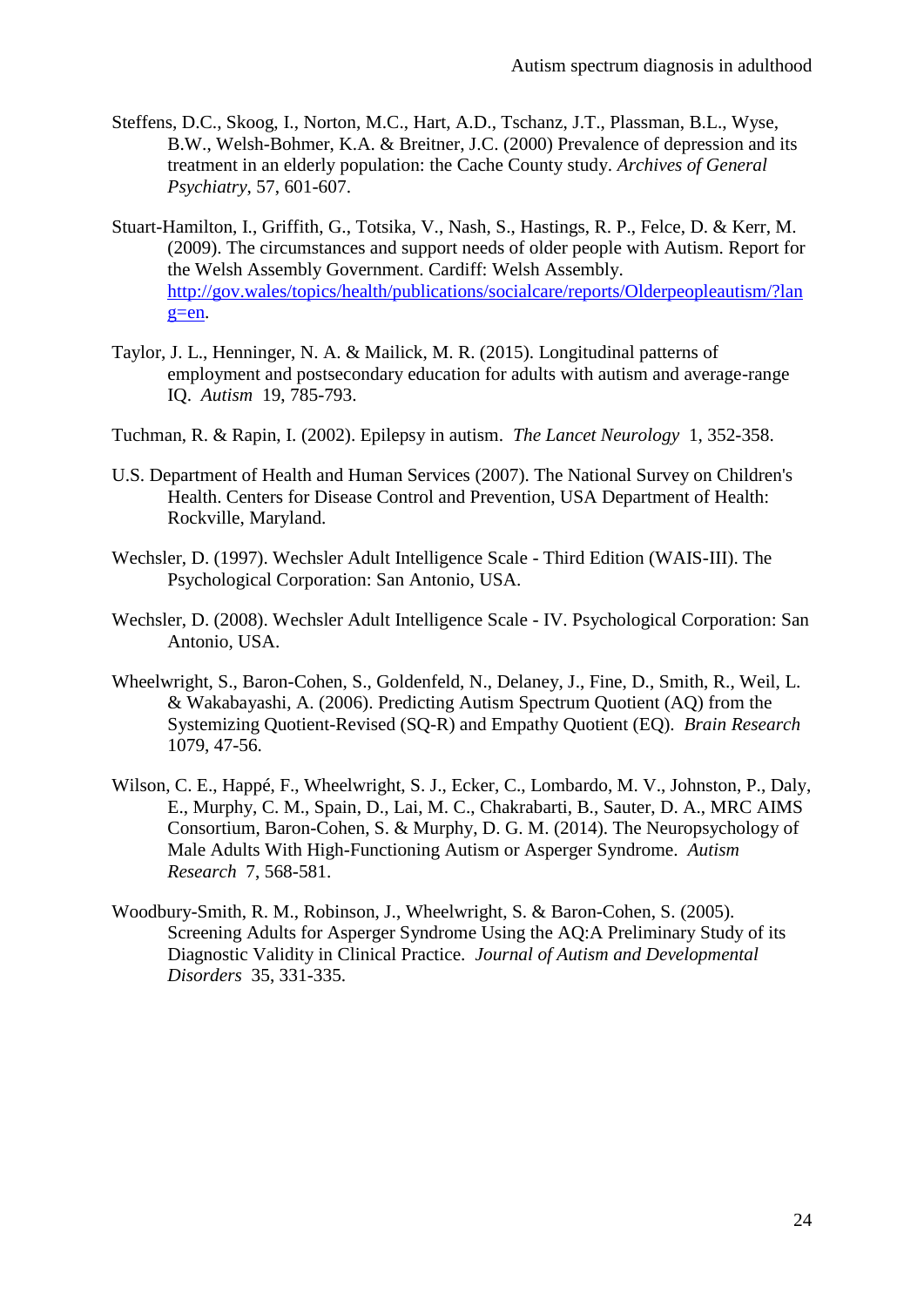# **Figure Headings**

Figure 1: Scatterplots showing the association between age and both AQ and SQ scores for ASD individuals (green) and non-ASD individuals (blue).

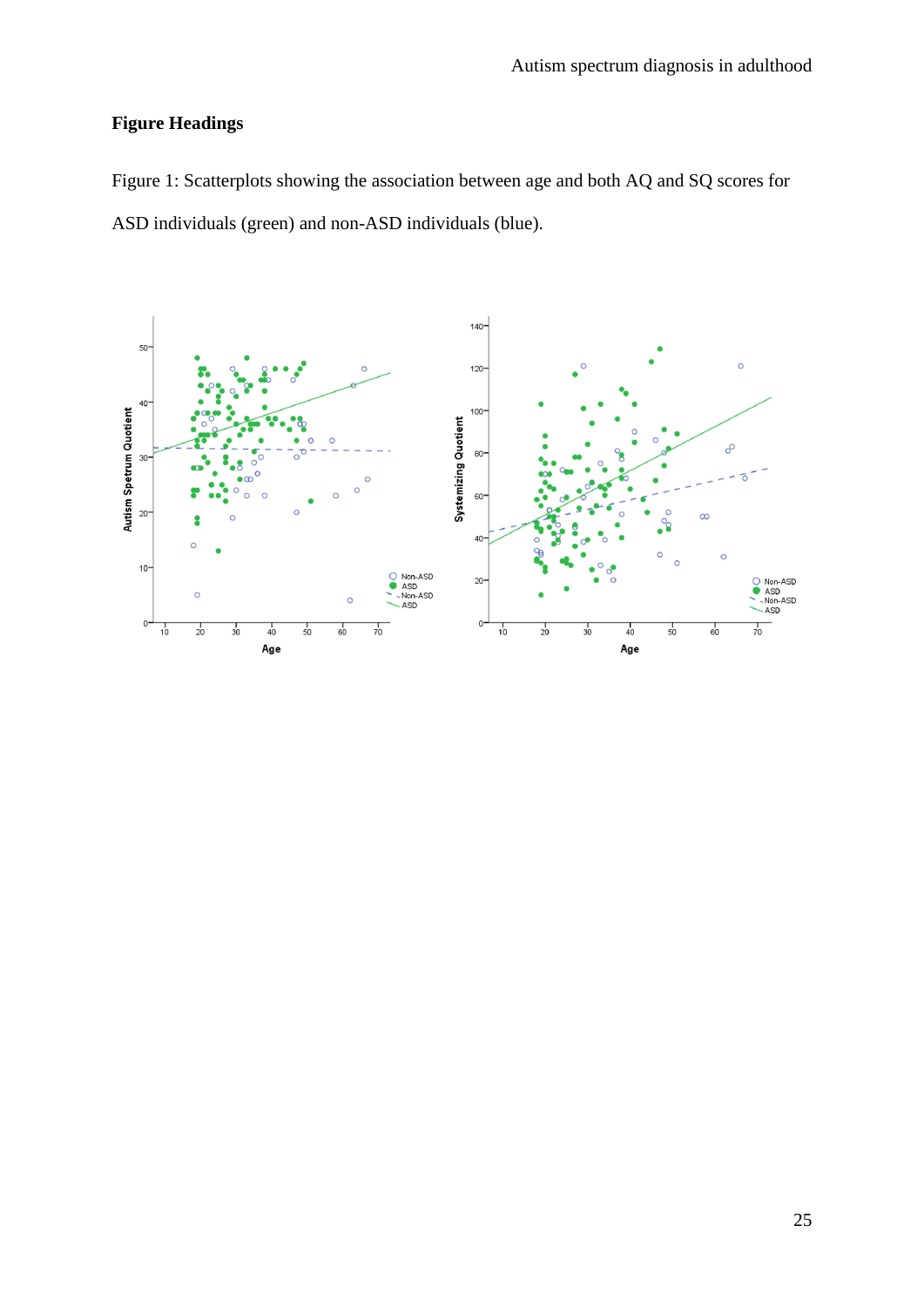|                                  | <b>ASD</b> diagnosis | <b>Non-ASD</b> | Group                           |
|----------------------------------|----------------------|----------------|---------------------------------|
|                                  | $N=100$              | $N=46$         | differences                     |
| Age (mean, sd)                   | 30.02 (10.77)        | 37.20 (14.36)  | $F=11.25, p=.001$               |
| Range ‡                          | 18-74                | 18-67          |                                 |
| Gender % (m,f)                   | 75%, 25%             | 80%, 20%       | $\overline{X^2}$ =.521, p=.470  |
| <b>Highest Educational Level</b> |                      |                | $\overline{X^2}$ =.6.56, p=.476 |
| $\pm$ (%)                        |                      |                |                                 |
| No qualifications                | 9%                   | 6.5%           |                                 |
| <b>GCSE</b> level                | 30%                  | 22%            |                                 |
| Post-16 qualifications           | 5%                   | 4%             |                                 |
| A-level                          | 27%                  | 24%            |                                 |
| Diploma                          | 3%                   | 2%             |                                 |
| Degree                           | 13%                  | 24%            |                                 |
| Post-graduate                    | 3%                   | 6.5%           |                                 |
| (Missing data)                   | (10%)                | $(10.9\%)$     |                                 |
| In Employment/                   | 45%, 42%, 2%         | 41%, 41%, 2%   | $X^2 = .031$ , p=.859           |
| Education* (yes, no,             |                      |                | (retirees omitted)              |
| retired)                         |                      |                |                                 |
|                                  |                      |                |                                 |
| <b>Employment details</b>        |                      |                |                                 |
| None                             | 10%                  | 6.5%           |                                 |
| None-unable to cope              | 5%                   | 15%            |                                 |
| Voluntary work                   | 2%                   | 2%             |                                 |
| Working or seeking work          | 49%                  | 50%            |                                 |
| Studying                         | 21%                  | 9%             |                                 |
| Retired                          | 2%                   | 2%             |                                 |
| (Missing data)                   | (11%)                | $(15.2\%)$     |                                 |
| Family History of ASD (N         | 7,93                 | 5, 41          | $\overline{X^2}$ =.625, p=.429  |
| with ASD diagnosis, no           |                      |                |                                 |
| diagnosis)                       |                      |                |                                 |
|                                  |                      |                |                                 |
| <b>Family History</b>            |                      |                |                                 |
| None                             | 77%                  | 80%            |                                 |
| ASD diagnosed                    | 7%                   | 11%            |                                 |
| ASD suspected                    | 4%                   | 2%             |                                 |
| Other Dev/Psych                  | 12%                  | 6.5%           |                                 |

# **Table 1: Demographic information on individuals receiving versus not receiving an ASD diagnosis and group differences assessed by ANOVA or** *X<sup>2</sup>* **as appropriate.**

 $\pm$  The age distribution for the ASD group was fairly continuous between 18-55 years old, with two older individuals being outliers (aged 63 and 74). The non-ASD diagnosis group is more normally distributed (skewness=.568) with a continuous age distribution between 18-70 years old.

± GCSE level= GCSE or equivalent (UK school exams taken at age 16); Post-16 qualifications= City & Guilds and other post-GCSE but not equivalent to A-level qualifications; A-level= A-level (UK school exams taken at age 18) or equivalent level 3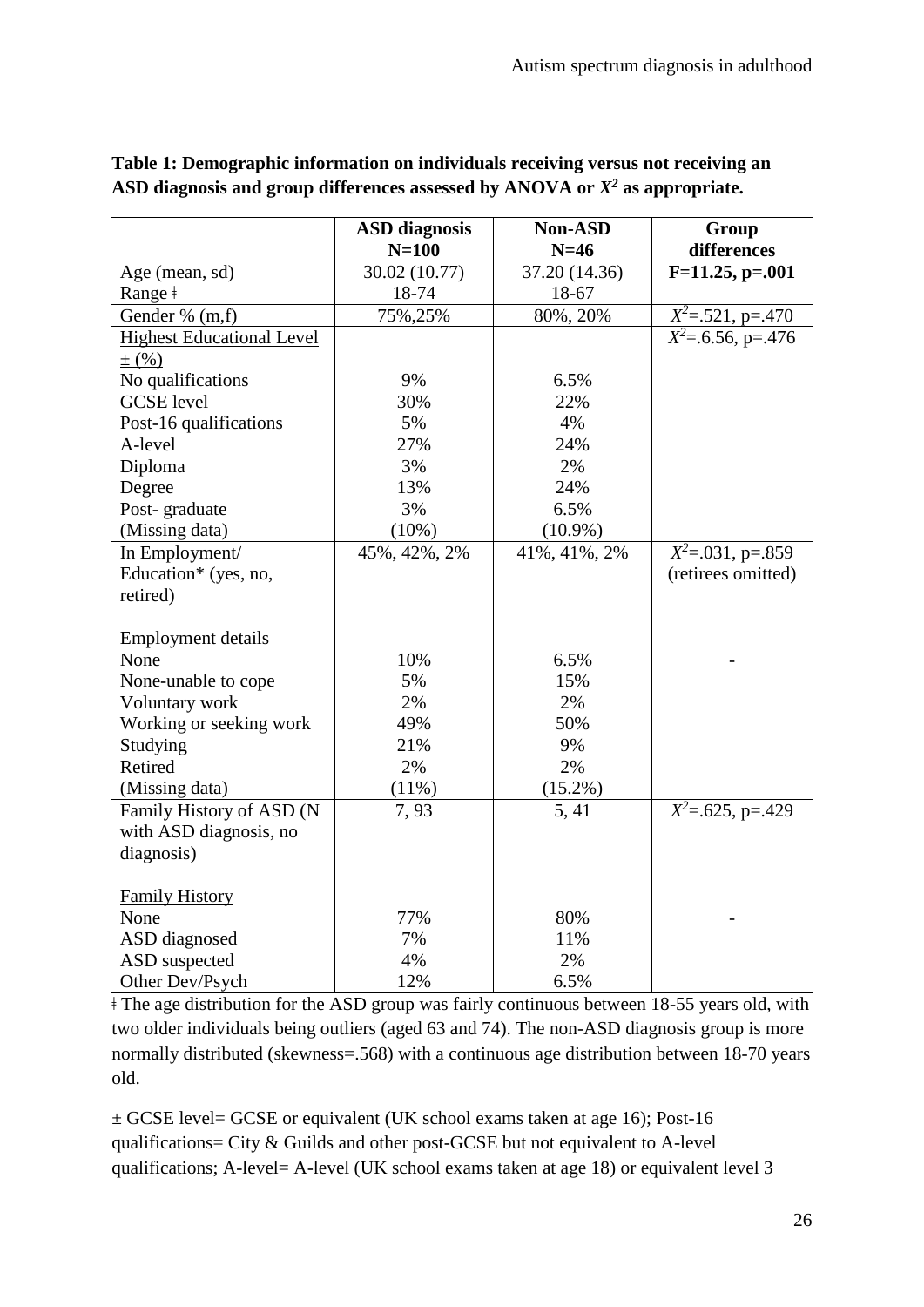qualifications ie BTEC, Access to higher education; Diploma= Higher National Diploma or equivalent; Post-graduate=Masters or PhD level qualification.

\* In Employment/Education: yes=employed, studying or volunteering; no=any not currently working or studying including seeking work and given up work due to pressure (excludes retirement); retired=retired from working life (NB retirees are omitted from the statistical analysis due to small N).

Significant results are marked in bold.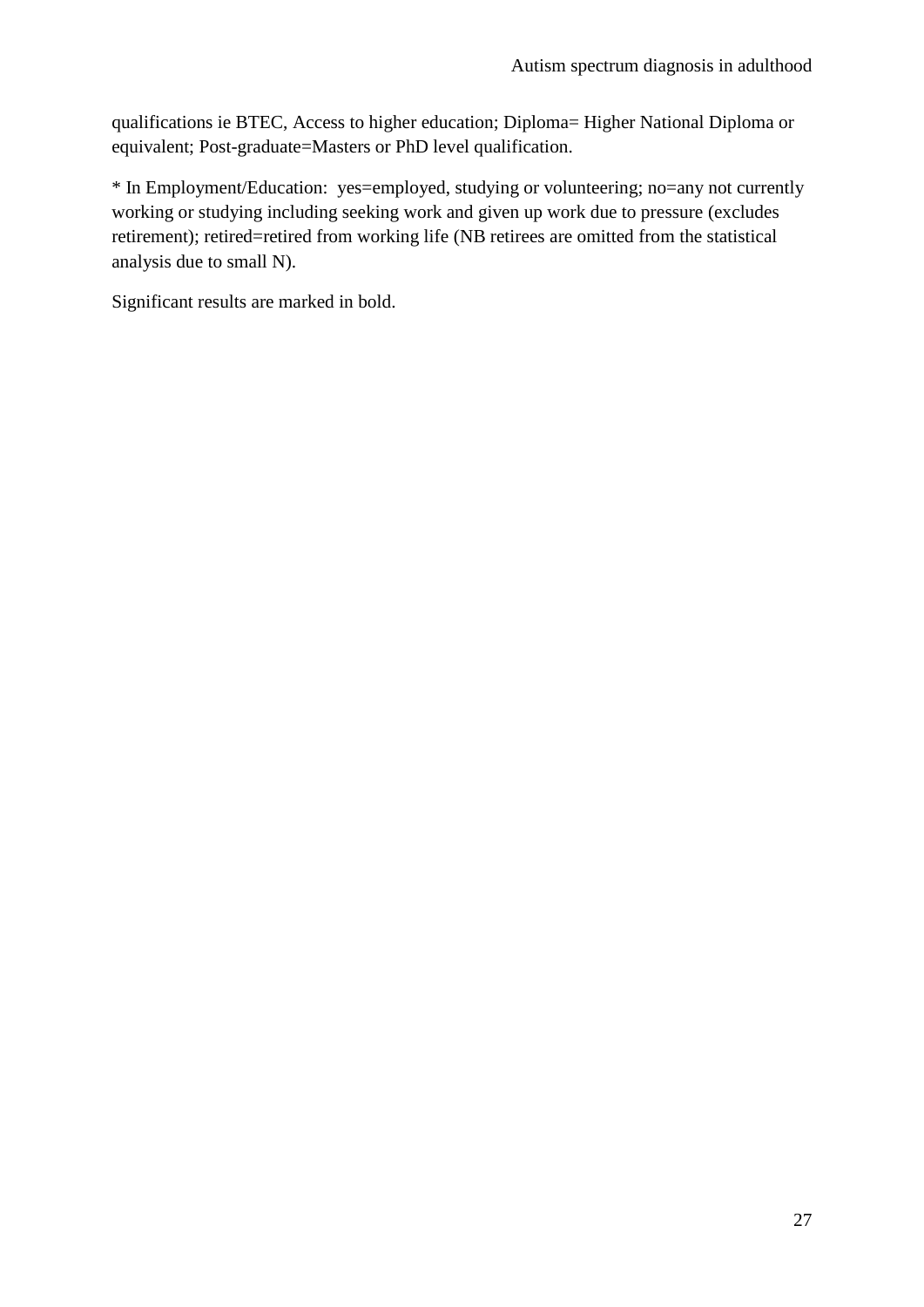|                                     | <b>ASD</b> diagnosis | <b>Non-ASD</b> | <b>Group differences</b> |
|-------------------------------------|----------------------|----------------|--------------------------|
|                                     | $N=100$              | $N=46$         | measured by $X^2$        |
| Any Psychiatric                     | 58%                  | 59%            | $X^2$ =.006, p=1.00      |
| Comorbidity (yes)                   |                      |                |                          |
| Depression (yes)                    | 35%                  | 30%            | $X^2 = .294$ , p=.707    |
| <b>Anxiety Disorders (yes)</b>      | 28%                  | 20%            | $X^2=1.19$ , p=.312      |
| Other Adult Psychiatric             | 11%                  | 15%            | $X^2 = 518$ , p=.588     |
| Disorders (yes)                     |                      |                |                          |
| Personality Disorder (yes)          | 4%                   | 9%             | $X^2=1.34$ , p=.261      |
| Learning Disability (yes) $\dagger$ | 4%                   | 4%             | $X^2 = 010$ , p=1.00     |
| Previous Developmental              | 11%                  | 18%            | $X^2=1.96$ , p=.197      |
| Disorders (yes)                     |                      |                |                          |
| Epilepsy (n)                        | $2\pm$               | 0              |                          |
| Birth Trauma (yes)                  | 5%                   | 2%             | $X^2$ =.639, p=.665      |
| <b>Irritable Bowel Syndrome</b>     | 7%                   | $\theta$       |                          |
| (yes)                               |                      |                |                          |

**Table 2: Comorbidity information on individuals receiving versus not receiving an ASD diagnosis**

 $\overline{\text{A}}$  As identified in the education system or by recent diagnosis (IQ<70).

 $\pm$  One individual had learning difficulties; and one individual has epilepsy thought to be due to alcohol dependence.

Significant results are marked in bold.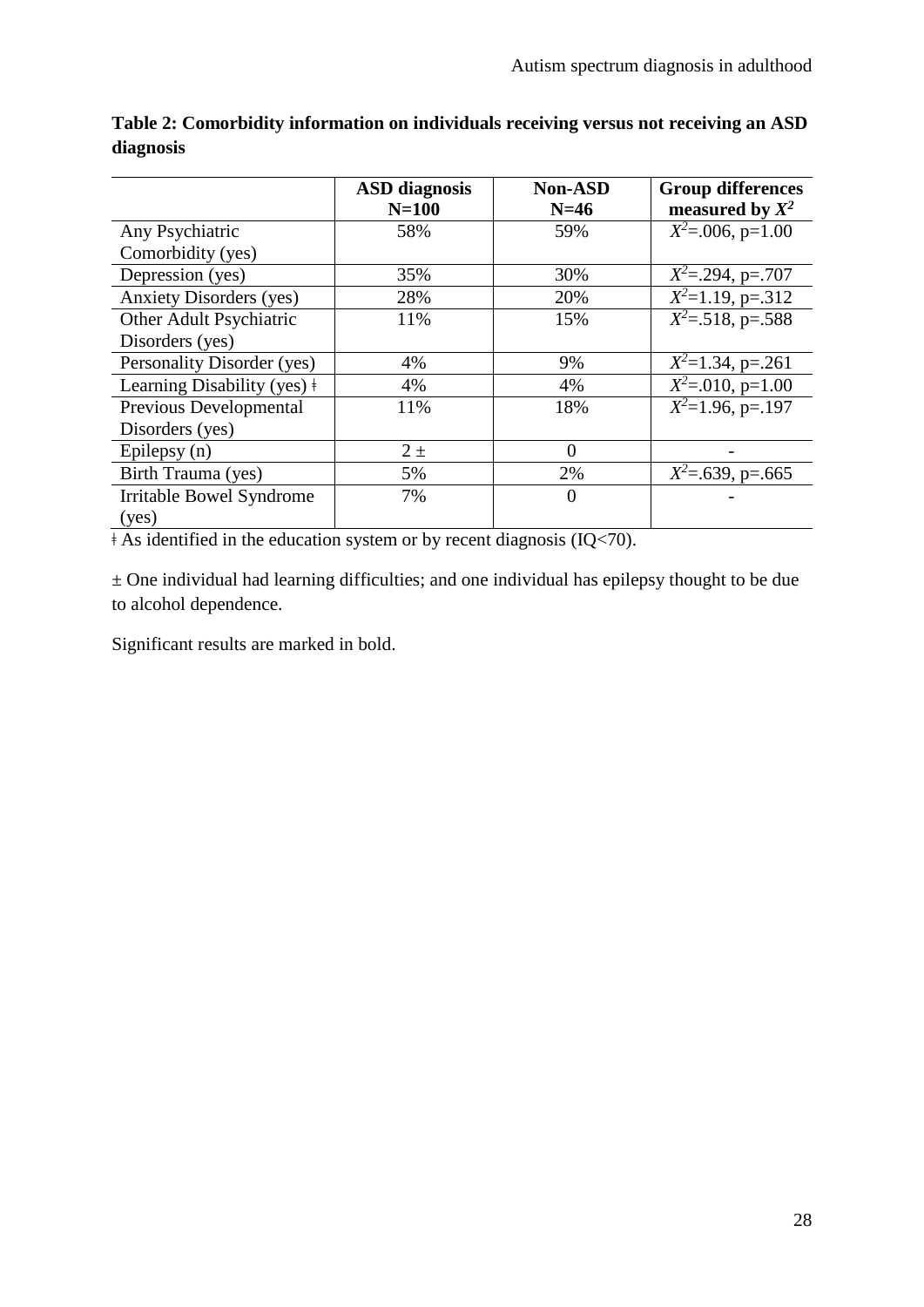|           | <b>ASD</b> diagnosis<br>$N=96$ | <b>Non-ASD</b><br>$N=44$ | <b>ANOVA</b> for<br>group<br>differences | <b>Effect size</b><br>(Cohen's d) |
|-----------|--------------------------------|--------------------------|------------------------------------------|-----------------------------------|
| <b>AQ</b> | 35.56 (7.74)                   | 31.43(10.11)             | $F=7.05, p=.009$                         | $.48*$                            |
| EQ        | 19.60 (10.32)                  | 21.68 (12.02)            | $F=1.10$ , p=.296                        | .19                               |
| SQ        | 60.51(25.04)                   | 56.60 (23.67)            | $F=.747, p=.389$                         | .16                               |
| D score   | .171(.12)                      | .147(.15)                | $F=1.23$ , p=.269                        | .20                               |

# **Table 3: Mean and standard deviations for Self-report questionnaire data for ASD versus non-ASD diagnosis excluding individuals with learning difficulties.**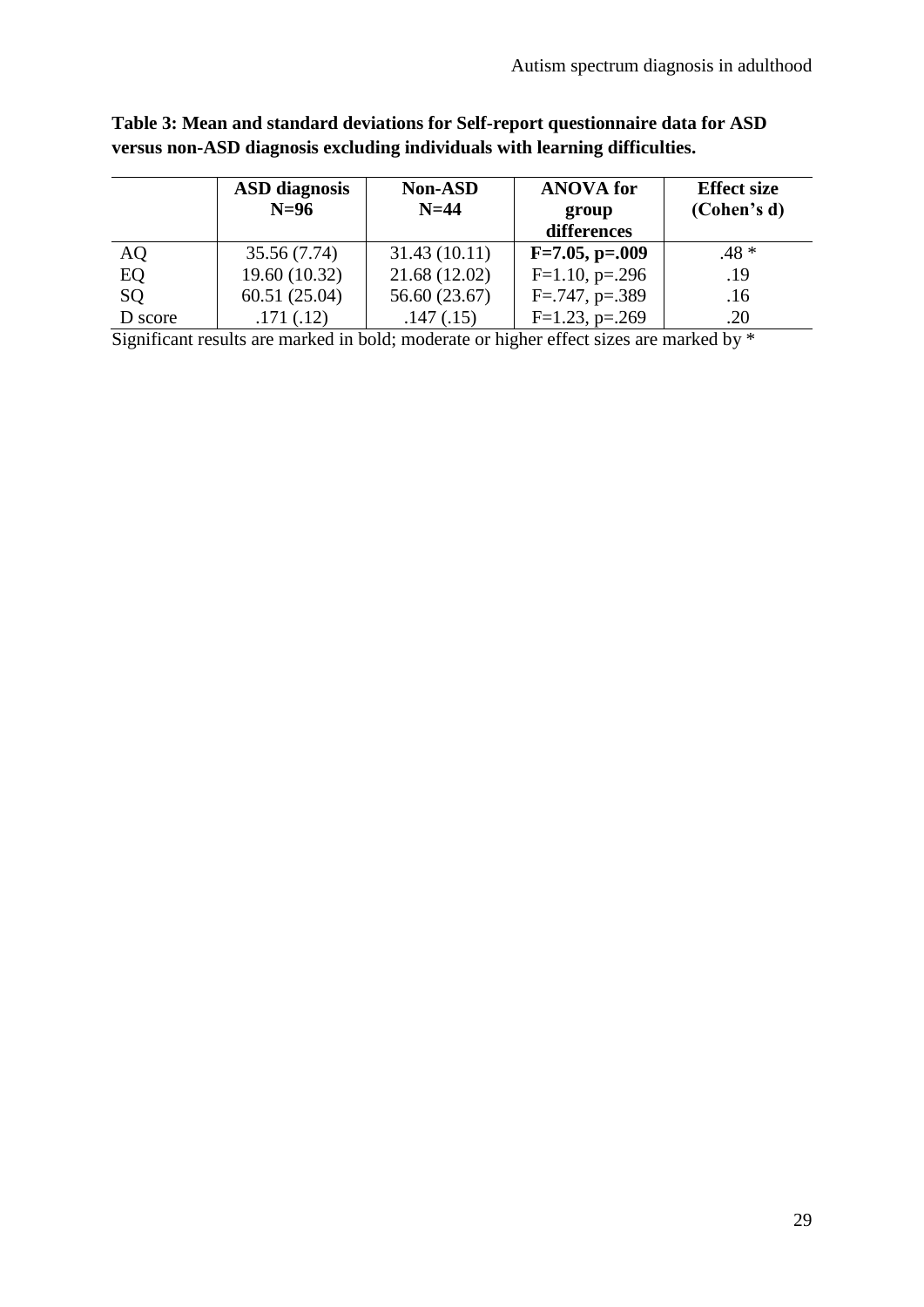|         | <b>ASD</b> diagnosis |                |                                |                    | <b>Non-ASD</b> |                |                              |                    |
|---------|----------------------|----------------|--------------------------------|--------------------|----------------|----------------|------------------------------|--------------------|
|         | $N=96$               |                |                                | $N=44$             |                |                |                              |                    |
|         | <b>Males</b>         | <b>Females</b> | <b>ANOVA</b> for               | <b>Effect size</b> | <b>Males</b>   | <b>Females</b> | <b>ANOVA</b> for             | <b>Effect size</b> |
|         | $n=71$               | $n=25$         | gender                         | (Cohen's           | $n=36$         | $n=8$          | gender                       | (Cohen's           |
|         |                      |                | differences                    | d)                 |                |                | differences                  | d)                 |
| AQ      | 34.77 (7.94)         |                | $37.80(6.78)$ F=2.88, p=.093   | $.40*$             | 30.56 (10.44)  | 35.38 (7.78)   | $F=1.51, p=.227$             | $.52*$             |
| EQ      | 20.04 (10.34)        |                | 18.36 (10.37) $F=.489, p=.486$ | .16                | 22.25 (12.54)  | 19.13(9.63)    | $F = .437, p = .512$         | .28                |
| SQ      | 60.83 (25.59)        |                | 59.60 $(23.88)$ F=.044, p=.834 | .05                | 57.20 (25.13)  |                | 54.00 (16.84) F=.117, p=.735 | .15                |
| D-score | .17(.12)             | .18(.11)       | $F=.056, p=.813$               |                    | .14(.13)       | .15(.09)       | $F = 018$ , p=.893           | .09                |

**Table 4: Questionnaire data for ASD versus non-ASD diagnosis by gender excluding individuals with learning difficulties; Means (standard deviations)**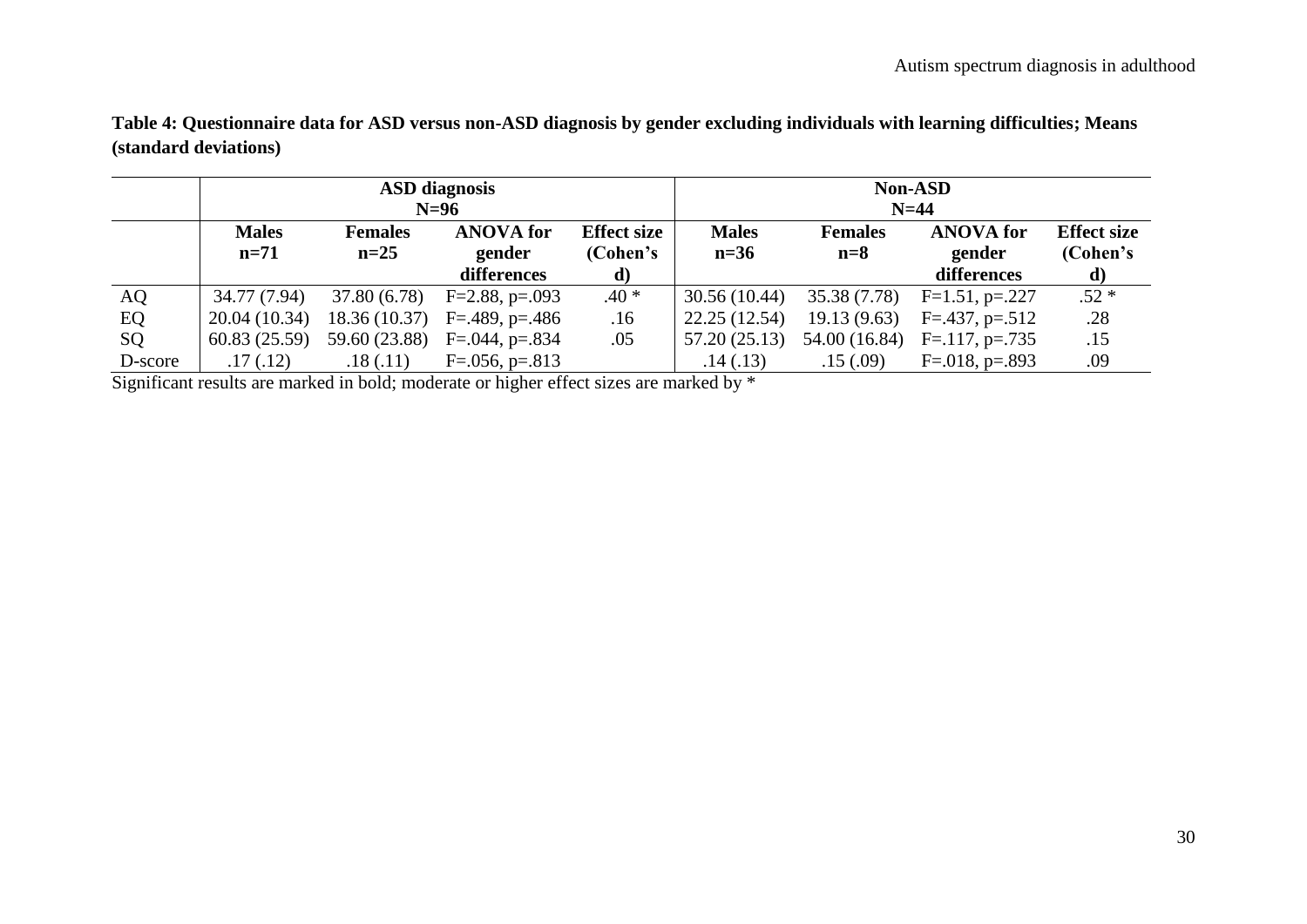|                             | <b>ASD</b> diagnosis -       | <b>ASD</b> diagnosis –    | <b>Non-ASD</b> group      |
|-----------------------------|------------------------------|---------------------------|---------------------------|
|                             | whole sample                 | excluding older           |                           |
|                             |                              | outliers                  |                           |
| <b>AQ</b>                   |                              |                           |                           |
| N                           | 96                           | 94                        | 44                        |
| Correlation                 | $r = 196$ , $p = 0.055$      | $r = 0.260$ , $p = 0.012$ | $r=-.013$ , $p=.933$      |
| (Cohen'd effect size)       | $(d=.40)$ *                  | $(d=.54)$ *               | $(d=.03)$                 |
| <b>Linear Regression</b>    | $F=3.77$ , p=.055            | $F=6.64$ , p=.012         | $F=.007, p=.933$          |
|                             | $R^2 = .039$                 | $R^2 = 0.067$             | $R^2 < 0.01$              |
| Unstandardised Beta for Age | Beta=.142                    | Beta=2.19                 | Beta=-.009                |
| Change in AQ per decade     | 1.4                          | 2.2                       | $-.09$                    |
| EQ                          |                              |                           |                           |
| N                           | 96                           | 94                        | 44                        |
| Correlation                 | $r = 018$ , $p = 0.860$      | $r = 018$ , $p = 0.863$   | $r = 131$ , $p = 0.396$   |
| (Cohen'd effect size)       | $(d=0.04)$                   | $(d=0.04)$                | $(d=.26)$                 |
| <b>Linear Regression</b>    | $F=.031, p=.860$             | $F=.030, p=.863$          | $F = .737$ , $p = .396$   |
|                             | $R^2 < 0.001$                | $R^2 < 0.001$             | $R^2 = 0.017$             |
| Unstandardised Beta for Age | Beta= $.018$<br>Beta= $.020$ |                           | Beta= $.108$              |
| Change in EQ per decade     | 0.2                          | 0.2                       | 1.08                      |
| SQ                          |                              |                           |                           |
| $\mathbf N$                 | 96                           | 94                        | 44                        |
| Correlation                 | $r=.345, p=.001$             | $r = 0.378$ , p $< 0.001$ | $r = 0.283$ , $p = 0.066$ |
| (Cohen'd effect size)       | $(d=.74)$ *                  | $(d=.82)$ *               | $(d=.59)$ *               |
| <b>Linear Regression</b>    | $F=12.71$ , p=.001           | $F=15.35, p<.001$         | $F=3.57$ , p=.066         |
|                             | $R^2 = 119$                  | $R^2 = 14.3$              | $R^2 = 0.080$             |
| Unstandardised Beta for Age | <b>Beta=.805</b>             | $Beta=1.04$               | Beta= $.456$              |
| Change in SQ per decade     | 8.1                          | 10.4                      | 4.6                       |
| D-score                     |                              |                           |                           |
| N                           | 96                           | 94                        | 44                        |
| Correlation                 | $r = 0.239$ , $p = 0.019$    | $r = 0.264$ , $p = 0.01$  | $r = 107$ , $p = 0.493$   |
| (Cohen'd effect size)       | $(d=.49)$ *                  | $(d=.55)*$                | $(d=.22)$                 |
| <b>Linear Regression</b>    | $F=5.68$ , p=.019            | $F=6.89, p=.01$           | $F = 0.479$ , p= .493     |
|                             | $R^2 = 0.057$                | $R^2 = 0.070$             | $R^2 = 012$               |
| Unstandardised Beta for Age | Beta= $.003$                 | Beta= $.003$              | $Beta = .001$             |
| Change in D-score per       | $\overline{0}$               | $\overline{0}$            | $\overline{0}$            |
| decade                      |                              |                           |                           |

# **Table 5: Correlations with age for Questionnaire Data by diagnostic group excluding individuals with learning difficulties**